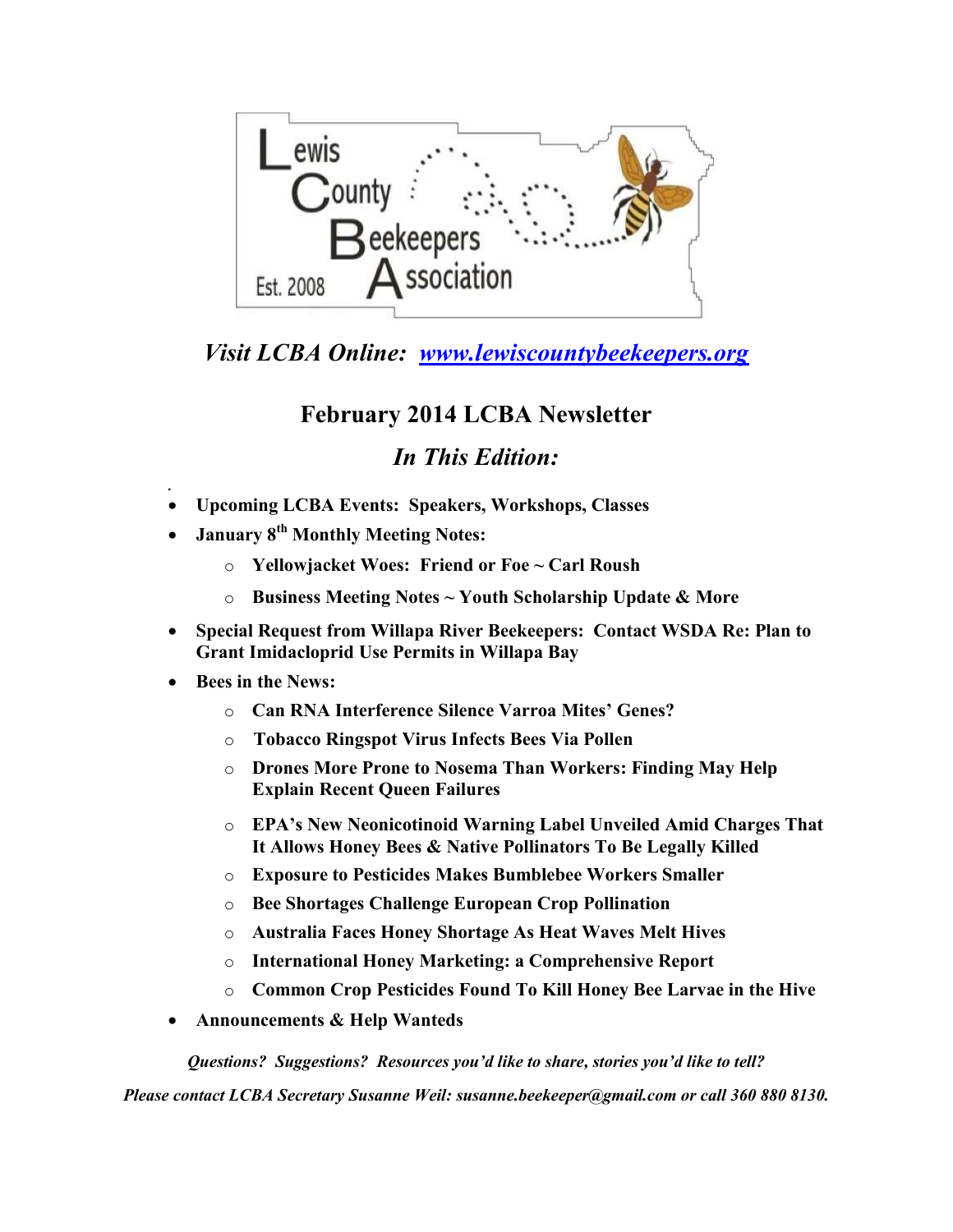

*THE 12TH BEE SAYS:*

*GO HAWKS!!!!*

*Photo, left, is a hive body painted by Tim Weible at the Honey Hut.*

## **UPCOMING LCBA EVENTS:**

#### **February 8: Hive Building Workshop {Langstroth hives}**

**When: Noon to 4 p.m.**

**Where: Email [Susanne.beekeeper@gmail.com](mailto:Susanne.beekeeper@gmail.com) or call 360 880 8130 for directions. What to bring:** woodenware, frames, foundation – and questions! LCBA will provide tools, glue, & screws. If you need woodenware, check the "Beekeeping Supplies" link under "Resources & Links" on our website, or call Susanne (see contact info above). We'll build hive bodies, supers, telescoping covers, and put together frames; we're not making screened bottom boards, as those are complex. Coffee, tea, hot chocolate  $\&$ snacks will be provided. Please RSVP if you can so we have an idea of numbers! Attending this workshop is free; if there are more participants than equipment, first crack goes to members.



*LCBA members Matt & Jennifer Taylor, left, & Terrie Phillips, right at 2013 Hive Building Workshop*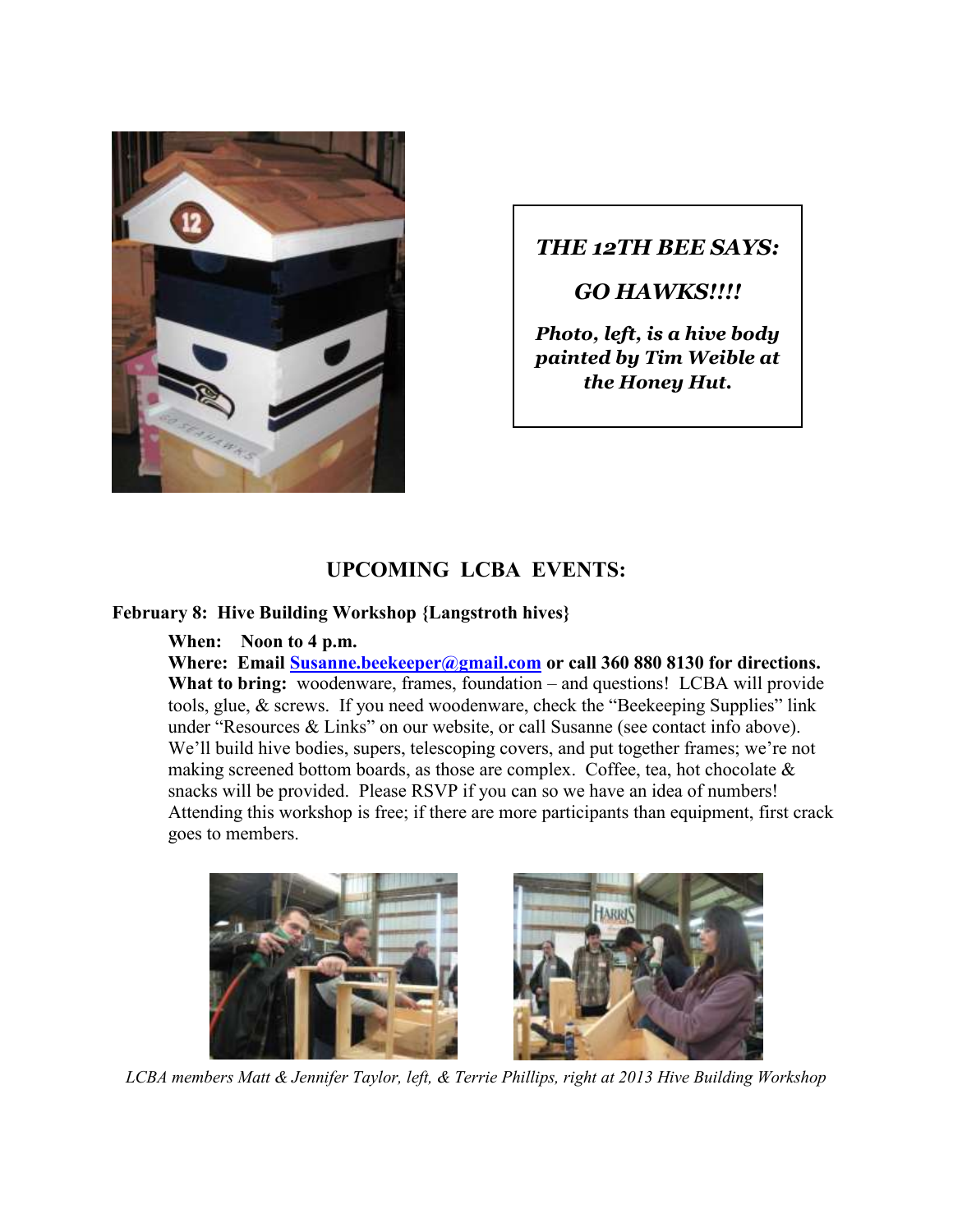#### **February 12: LCBA Monthly Meeting**

**When: 7 – 9 p.m. Social Time 6:30 to 7 – Come Talk Bees! Where: 103 Washington Hall, Centralia College Speaker: Wilma Sofranko Topic: KiReeCo Project: Training Kenyan Beekeepers in 2013 & Beyond Business Meeting: Package Bee Order News; Monthly ; Youth Scholarship Program update; Q&A.**

KiReeCo  $\sim$  the Kisii Rural Education & Empowerment Coalition  $\sim$  is LCBA's Sister Beekeeping Organization in Kenya (website, http://kireeco.wordpress.com). Founder Wilma Sofranko writes:"On October 30-Nov 1 KiReeCo trained 58 Marani community members in beekeeping and honey production using Langstroth hives. A few have been using Kenyan top bar hives and many are beginning beekeepers. The three day training included bee anatomy, bee temperament, diseases and predators, forage plants, honey production, markets, honey health and nutrition, hive management, and more…." Wilma will tell us more on February 12! *(Below, Langstroth hive propped in a tree, local style; note termite damage, a serious threat to hives in Kisii; at right, new beekeepers with their just-assembled hive bodies.)*





#### **February 15:** *More Than Honey* **movie – East County Showing**

#### **When: 2 to 3:30 p.m., with discussion to follow**

**Where: The Roxy Theater 233 West Main Avenue, Morton, WA 98356. Free & open to the public:** suggested donations to benefit LCBA's education programs & the Roxy Theater gladly accepted. Repeat showing of Markus Imhoof's award-winning 2013 film that explores possible causes of honey bee deaths from Switzerland to California, China to Australia. Stunning footage of bees at work; fascinating questions about how people coexist with pollinators. For preview, visit: http://vimeo.com/45684169. Questions? Call 360 880 8130 or email susanne.beekeeper@gmail.com. Below right, "MTH" director Markus Imhoof with remote-controlled helicopter used to capture footage of bees in flight (KinoLorber Productions; below left, bee approaching almond blossom, NPR.org).



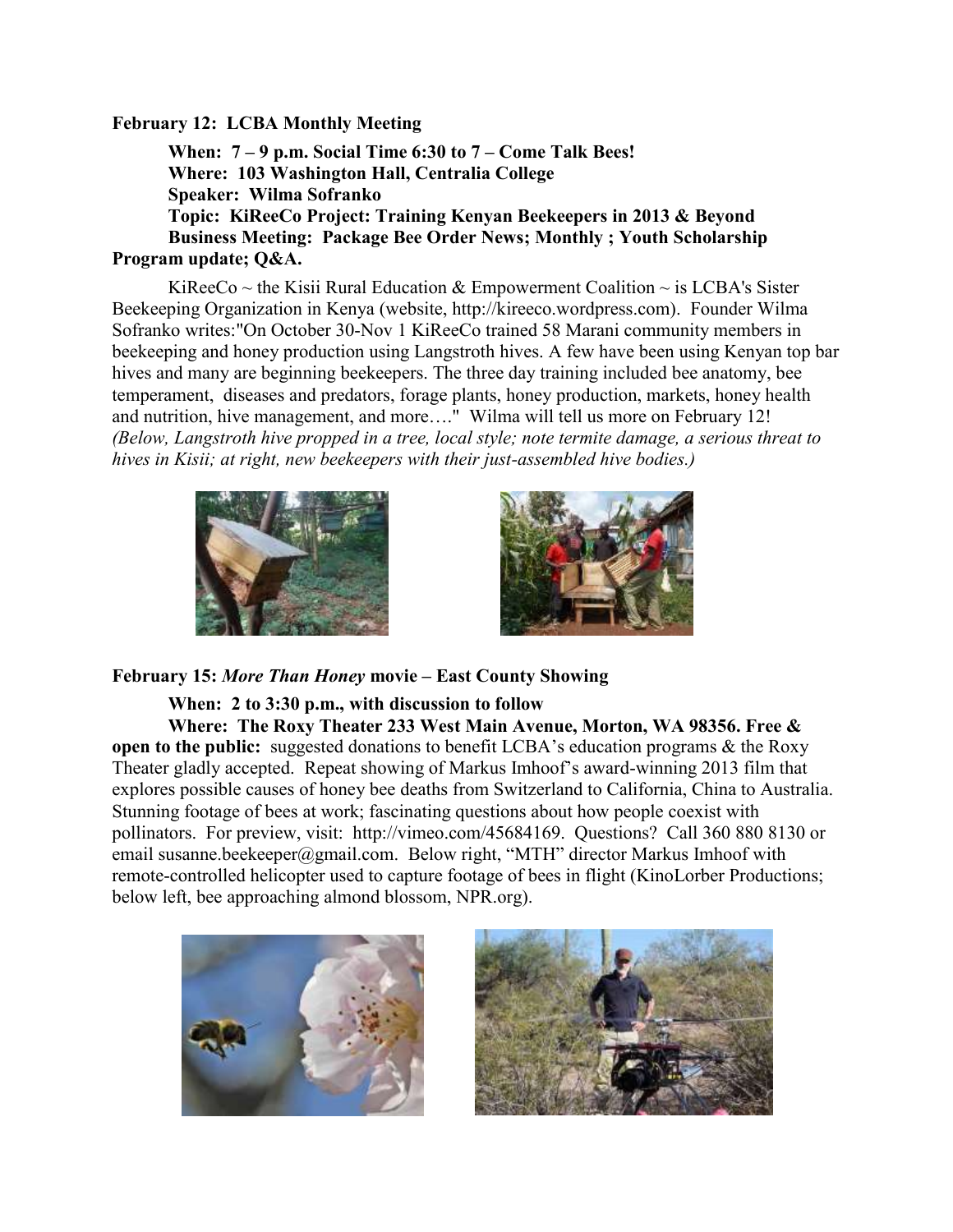#### **February 22: "Getting Started in Beekeeping" at Gardening For Everyone**

#### **When: 2:15 – 3:30 p.m.**

#### **Where: Washington Hall 103, Centralia College**

LCBA President Norm Switzler, Secretary Susanne Weil & Past-president Peter Glover will lead this overview of what's involved in beekeeping – time, equipment, costs, rewards, "bee bio 101," & more, including preview of our fall LCBA/WSBA Apprentice class (see below). PowerPoint slideshow plus "show & tell" demonstration equipment. Children welcome. Free & open to the public – if you have friends interested in starting beekeeping, please let them know!

#### **March 1, 8, 15, 22, 29: LCBA/WSBA BEGINNING BEEKEEPING CLASS**

#### **When: 1 - 4 p.m. all 5 Saturdays in March**

**Where: Old Credit Union Building,** 156 N.W. Chehalis Avenue, Chehalis, WA 98532 **Cost:** \$30 per person /\$45 per couple

**Registration Process & Brochure:** please fill out the registration form – the class brochure is attached to this newsletter –  $\&$  send to LCBA Secretary Susanne Weil, PO Box 787, Onalaska WA 98570. Payment is by checks (made out to "Lewis County Beekeepers' Association" only – not "LCBA") or cash only – sorry, no plastic. Class size is limited, but first day enrollment is possible – first come, first served.

**Course Description:** This beginning course in the Washington State Beekeepers' Association's Master Beekeepers' Program builds core beekeeping skills. Topics include: **b**asic bee biology, equipment & how to set up your apiary, seasonal management processes, identifying & managing pests**,** honey harvesting, & more. A great introduction for "newbees" or refresher for those getting back into beekeeping. Those who complete the open-book, open-note quizzes earn the WSBA Apprentice certificate & are eligible to proceed to WSBA's Journeyman & Master Beekeeper courses.

**Course Materials:** WSBA's beginning beekeeping manual & LCBA's informational PowerPoints & demonstration materials supplement classes. Student questions are welcome!

**Course Instructors:** WSBA-certified instructors are board members of the Lewis County Beekeeping Association: LCBA President Norm Switzler, Secretary Susanne Weil, & Past Presidents, Peter Glover & Bob Harris.

**Post-Course Support:** free hands-on mentor workshops (see topics, listed below March monthly meeting); LCBA members can ask for an individual mentor, as well as get discounts on LCBA package/nuc bee orders.

**Course Sponsors:** Lewis County Beekeepers' Association**,** Washington State Beekeepers' Association (WSBA), and WSU - Lewis County Extension.

**Questions?** Contact LCBA Secretary Susanne Weil: susanne.beekeeper@gmail.com or call 360 880 8130.

#### **March 12: LCBA Monthly Meeting**

**When: 7 – 9 p.m.; Social Time 6:30 to 7 – Come Talk Bees! Where: 103 Washington Hall, Centralia College**

**Topic: Zombie Fly Parasitism of Honey Bees ~ University of Washington Research**

**Speakers:** Dr. Evan Sugden and his undergraduate research team – Ashley Powell, Hannah Dayley, & Fiona Kana – will share their work on how zombie flies are affecting honey bees in western Washington, plus information about UW's teaching apiary & ongoing Nosema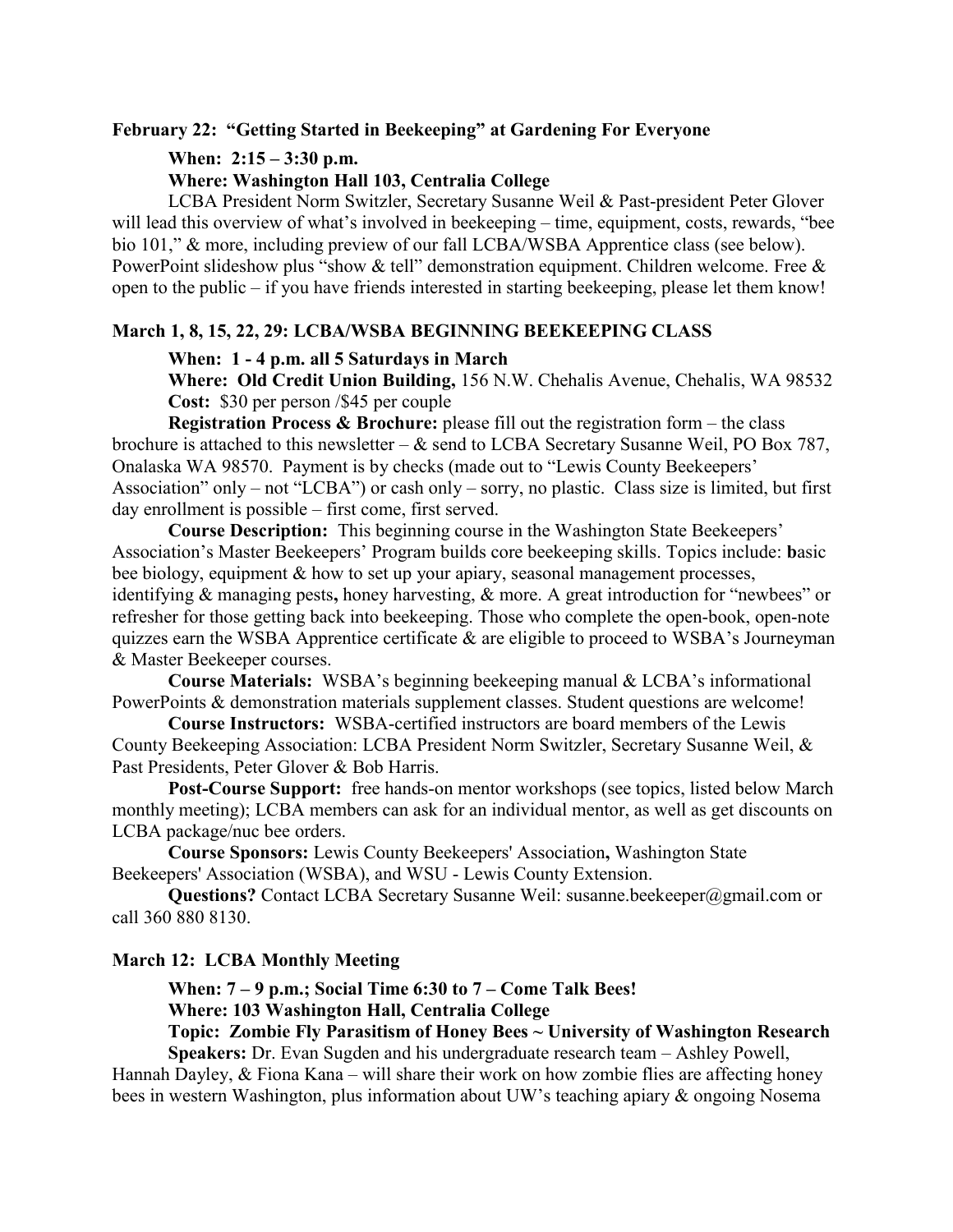research. For an overview of Dr. Sugden's "Science with Bees" UW class, see the November 2013 edition of *Bee Culture.*

**Business Meeting:** Spring management Q&A.





*Above left, zombie fly analyzed in OSU laboratory; at right, honey bee killed by zombie fly parasitism. Note the brown, rice-grain-like pupae of the zombie flies; these flies inject their eggs into bees' abdomens. (Images from OregonLive.com)*



*Above, our Jan 8 speaker, Carl Roush, holds a paper wasp nest (photo, The Daily News, 2009)*

# **MEETING NOTES: JANUARY 8TH**

Our January speaker, Carl Roush, retired from Lower Columbia College in 2013 after many years of teaching biology. He began studying yellowjackets back in 1975, earning his Masters' in 1978, and this fascination has driven not only his career, but his retirement too: he collects yellowjackets for pharmaceutical purposes. Their venom can be used to treat those suffering allergic reactions to stings. If you want yellowjackets removed between Longview and Centralia, you can call Carl at (360) 578 2018; those north of Centralia can contact Mike Juhl of Olympia (866 1834; "Bee Man Exterminators"; website:

http://hornetnestsfreeremoval.com/573/9752/index.html). And yes, "yellowjacket" is one word, regardless of what spell-check tells you or what is found in many print publications!

Carl's PowerPoint is attached to this newsletter in PDF format and posted on our website under the Monthly Meeting link.

*Honey Bees, Wasps, Yellowjackets, Hornets - Family Relations:* Carl began by clarifying the family relationship between honey bees, wasps, yellowjackets, and hornets. Both honey bees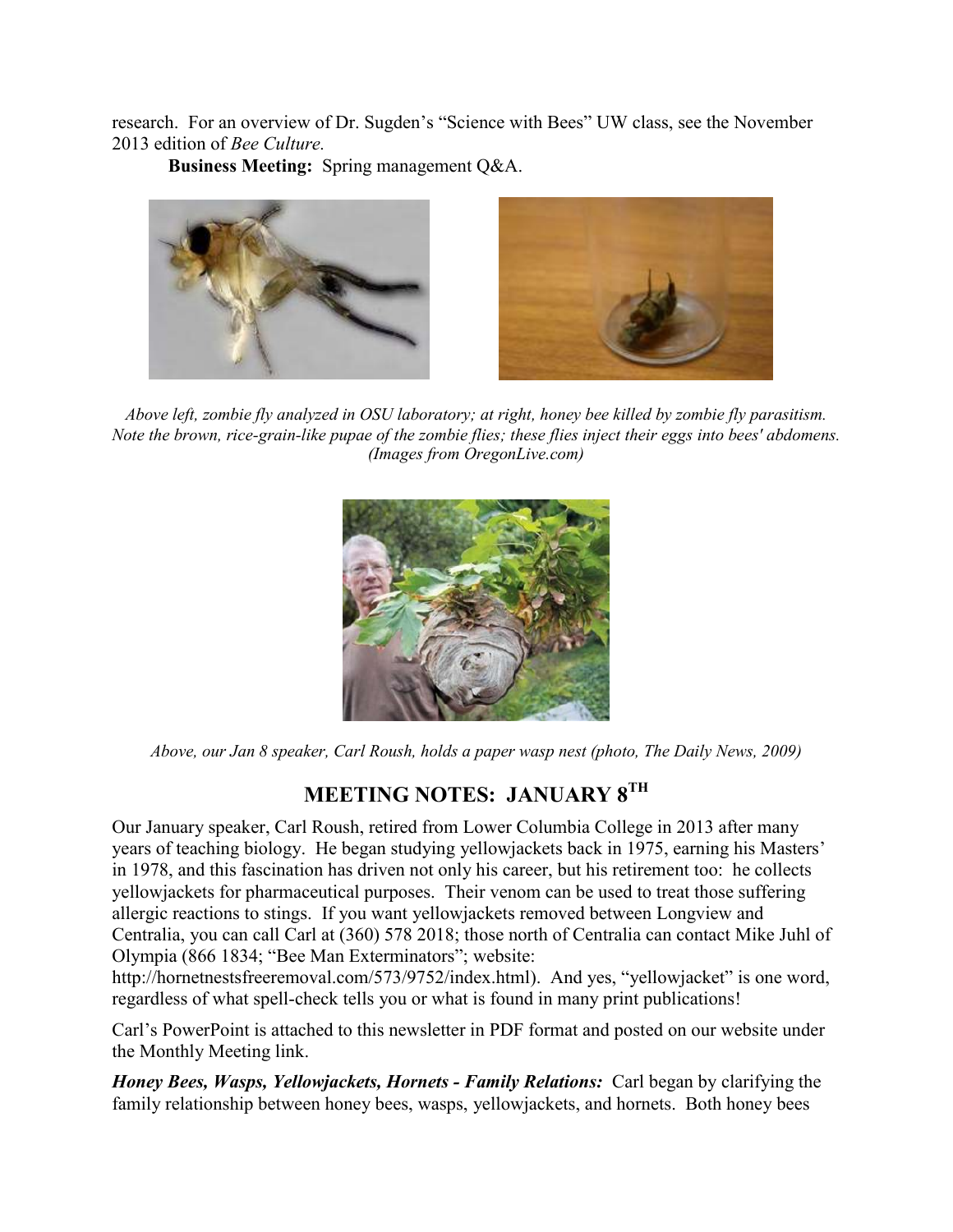and yellowjackets, wasps, etc., are members of the taxonomic order *Hymenoptera.* However, whereas honey bees belong to the family *Apidae,* yellowjackets and their kin belong to the family *Vespidae.* Both are families of stinging insects, but whereas *Apidae* are stinging insects that pollinate and make honey, *Vespidae* are stinging insects that eat meat, though the spring queens may occasionally sip nectar, (not a significant energy source, which is provided by their stored fat, "fat body"). While some members of the family *Apidae*, like honey bees, are social, others are solitary (such as leafcutter bees); in contrast, members of the family *Vespidae* are primarily social.

*Meet the Vespidae:* Under the *Vespidae* umbrella, we find yellowjackets, wasps, and hornets, each of which belong to different subfamilies: Carl's powerpoint, attached in PDF, has links to visit for details. The subfamily *vespinae*, the yellowjackets, technically are wasps. However, the insects we call paper wasps belong to a different subfamily, the *Polistinae,* characterized by long bodies, narrow ("wasp") waists, and long, dangling legs that make them appear awkward as fliers. There are two genera of *vespinae*: *vespula* – cavity nesters like hornets – and *dolichovespula*– the wasps that build paper-like nests on the outside of structures. Carl demonstrated both paper wasp nests and comb from cavity nesters (see below: on the left, Carl holds up a paper wasp nest (photo courtesy of XXX); at right, a cross-section of a cavity nest of yellowjackets that shows brood comb).





*Social Behavior:* Yellowjackets, paper wasps, and hornets all display social behavior: they live in colonies whose generations overlap, and they divide labor with one member as "top dog," as bees do. It was the behavior of yellowjackets that pulled him in while studying for his Masters' at WSU, where he took the photograph, below, showing yellowjackets marked with red dots to help him observe their dominance hierarchy:

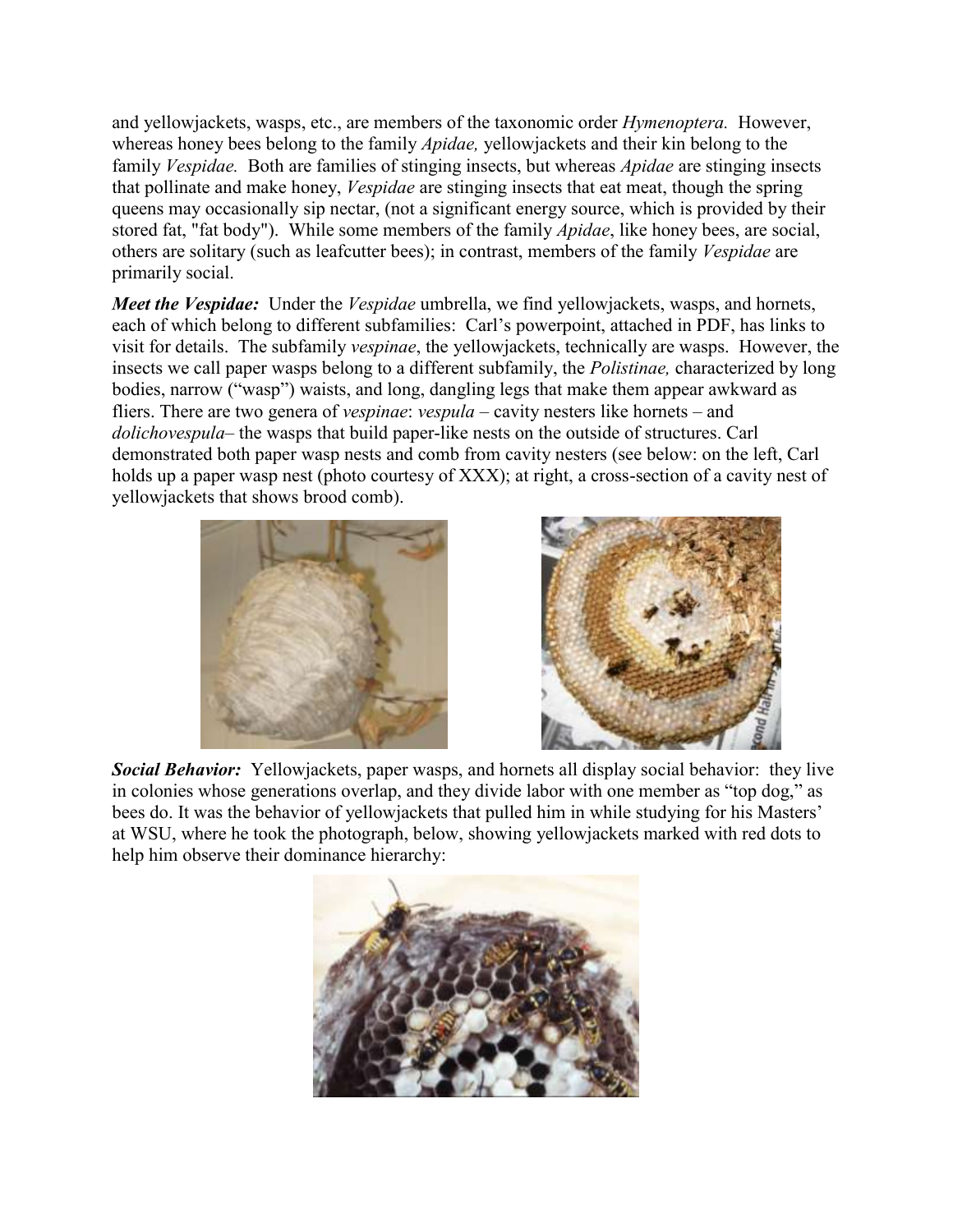*Seasonal Cycles:* Like honey bees, yellowjackets have a seasonal cycle that includes a winter diapause: however, among yellowjackets, only the newly-laid, end-of-summer queen overwinters, curled up in a shelter. If you bring wood from your woodpile inside your warm house, your evening may be livened up by the awakening of a hibernating yellowjacket queen. Left alone, she would wake up in March, when you may see a few flying around. Usually, they won't find a place to nest yet and will return to diapause, but eventually, the warming weather will enable her to find a nest site and start her breeding cycle. She will have mated the previous fall; like the honey bee, the yellowjacket queen stores semen in a spermatheca. At end of her cycle, the queen stops producing workers and makes solely queens and males. A large nest will produce about 400 queens, though most don't survive. For a short YouTube video displaying a queen wasp, visit: <https://www.youtube.com/watch?v=moc5wRRcPlg>.

Although yellowjackets do not re-use a nest, they will re-use brood comb over the course of a year and its seasons: one way we know this is that we can count the number of brood layers. When they are ready to pupate, they defecate; the next time the cell used, the next one defecates: this is how one can see how many times a brood cell has been used.

*Population:* A mature colony of yellowjackets will have 500-600 workers: in a big colony, there may be a thousand. If you watch a nest, you can see them adding the wood fiber that they scrape from wood fences and can watch them building from still-wet materials. The attached PDF file of Carl's slideshow displays nests from their embryonic through mature stages.

*Ground Nesting Behavior:* Ground nesters, like yellowjackets, are of the genus *Vespula*: to view a video showing them carrying dirt – sometimes astonishingly large chunks of dirt for their  $size - to build their nest, visit: [https://www.youtube.com/watch?v=VNsHIU1qgi"U](https://www.youtube.com/watch?v=VNsHIU1qgi).$ Underground, they build complex structures that are used for one year only – they never re-use an old nest. Yellowjackets start with one brood comb, then add more, one by one, as needed for colony expansion. To expand, they must cut away the inner fabric of the original nest, and first have to shift their outer covering to do that. They do not reuse the paper they produce: rather, they throw it away in little paper balls. As they expand the cavity to accommodate the expanding nest, they often use mole tunnels to facilitate bringing in new material and carrying away waste, but when necessary, they will excavate the ground, carrying out mud balls and even pebbles. Carl was asked whether moles discourage wasps or vice-versa: no one really knows.

In "nature," we may find yellowjacket nests not in the ground, but in aerial nests built under structures like eaves or pump houses. They clean out dead larvae, insect parts, etc. Among aspects of their behavior still unknown are what proportion of larvae die and get carried away. To excavate old nests, they simply collect them: no complex equipment is required.



*Above left, a yellowjacket nest "in nature"; at right, a rare Dolichovespula norvegicoides nest.*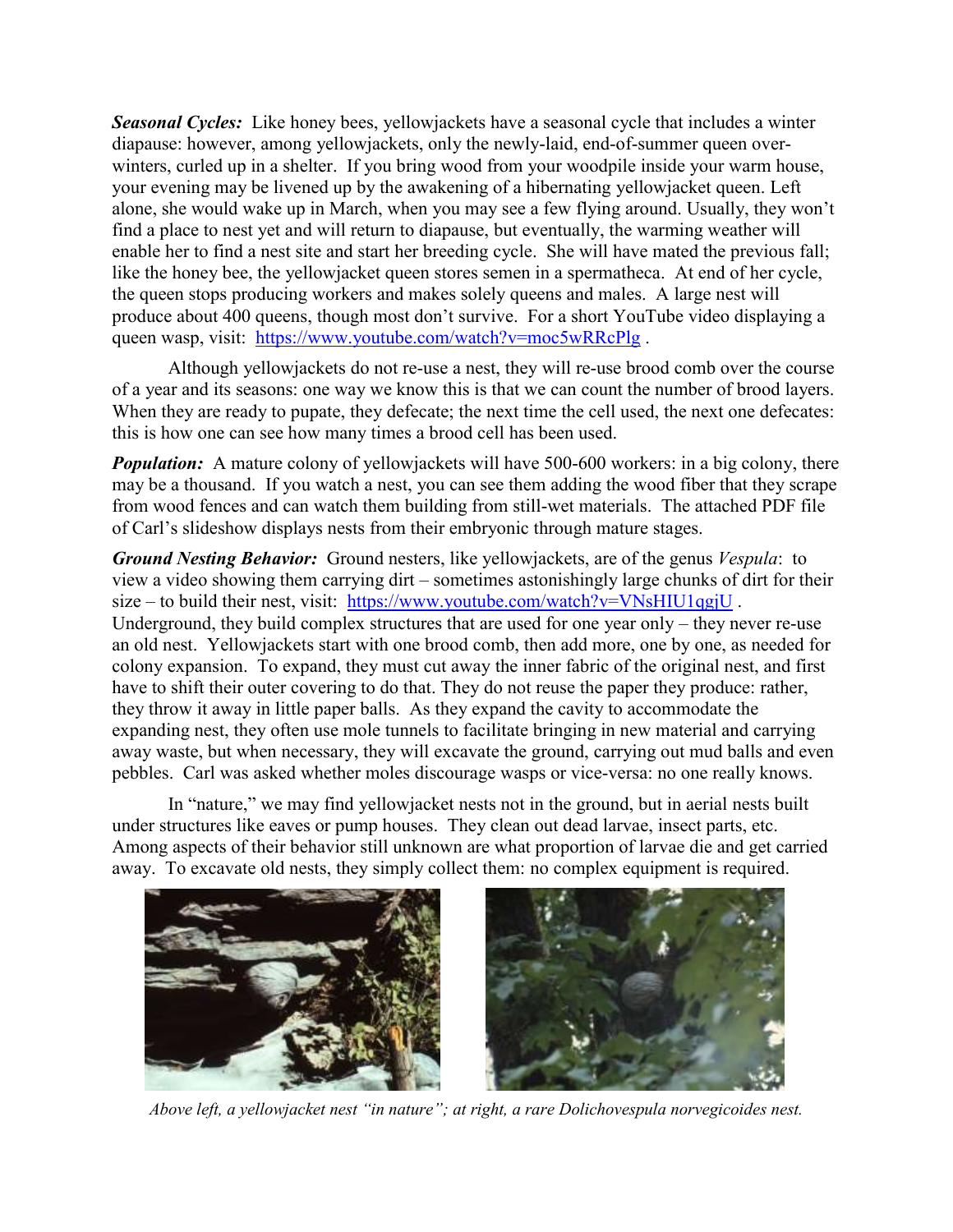One rare form of yellowjacket, Dolichovespula norvegiocoides, the so-called "arctic yellow jacet," is seldom seen: he found the one pictured above in 1986, before which there had never been a whole nest of this species collected - only fragments from Juno, Alaska. He found another in Astoria last summer.

*Hostile or Defensive?* People often characterize yellowjackets as hostile: in fact, like honey bees, they display degrees of defensiveness, particularly when a colony is struggling. Carl asked: would you be angry if someone pounded on your home, or shot it full of holes? Below, see a nest riddled with .22 caliber holes that surround a hole made by something bigger. See the 22 caliber holes ring around something larger caliber. When he came to investigate, these yellowjackets started hitting him as soon as he got out of his pickup, 25 feet from their nest.



*Above left: yellowjacket nest after being riddled with .22 caliber bullets; right, vespa ducalis hornet compared with human fingers.*

However, despite their defensiveness, sometimes Carl can actually pet a yellowjacket or paper wasp, as the person in one of the YouTube videos shown petted a hornet. He would not advise trying this with a yellowjacket, however. See photo, above right; to see video, visit: <https://www.youtube.com/watch?v=HuMS3KDNysM>. Note how big she is compared to a human thumb.

*Colony Size:* The size of a nest does not always predict the size of the colony housed inside. Carl showed contrasting slides, one a huge nest, but small colony; another a large colony crammed into a smaller space. His key question is always: "is it active?" Are one or two per second emerging – an active colony – or do they fly out only sporadically? Some colonies are nearly done for the season by August, as their nesting cycle winds down. In his "small nest, large colony" slide, Carl displayed an amazing cross section of brood: though the nest was small, it contained about 600 insects (see photo, below). He found the nest on a chair a short distance from the caller's porch: Carl imagined the caller going out at night, picking up the chair, gingerly tiptoeing off his porch, then dropping the chair and running. . . .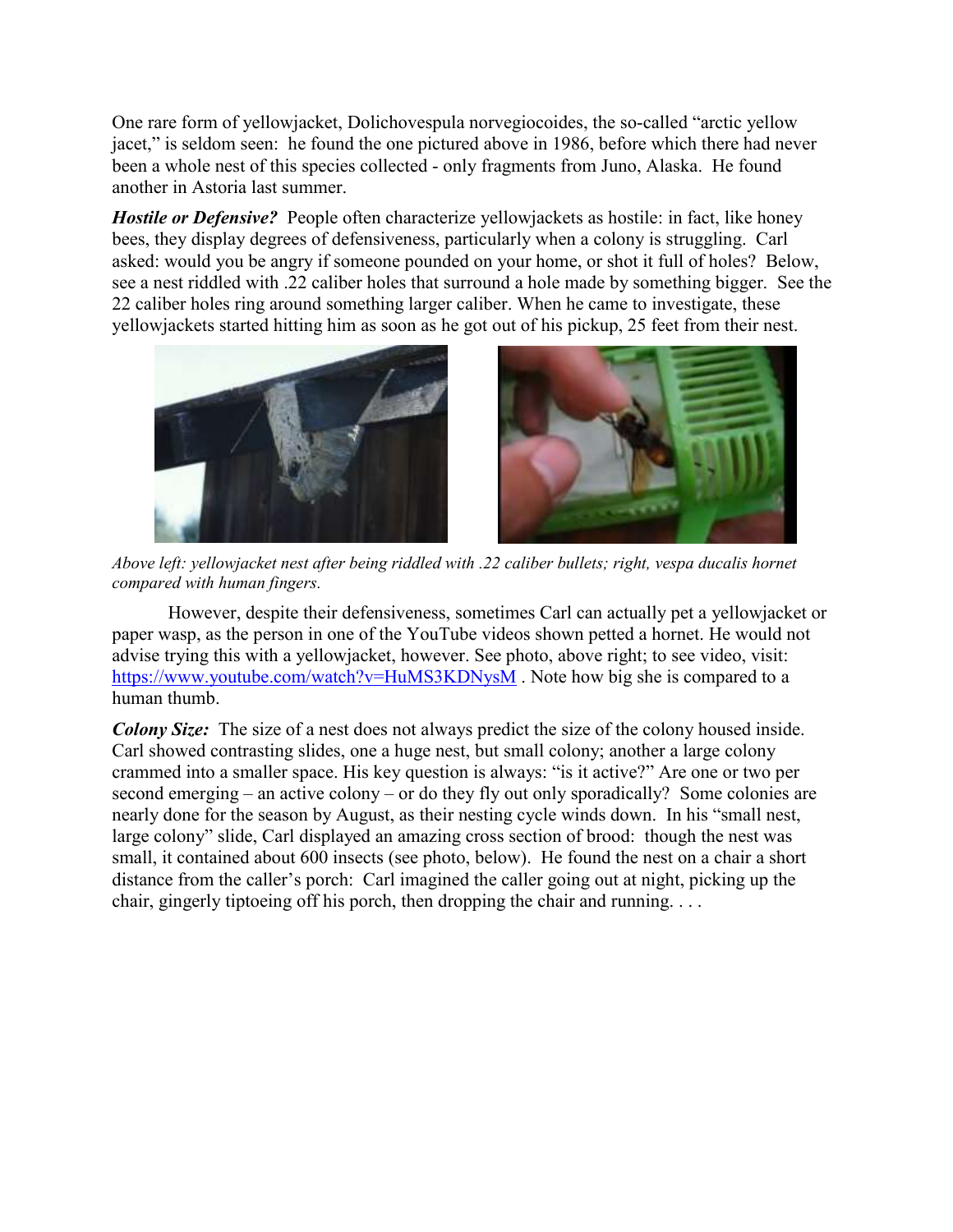

*Above left, cross-section of yellowjacket brood from an exposed nest built into a chair; at right, classic common yellowjacket nest shows characteristic, tightly scalloped pattern.*

Carl showed a remarkable series of photos of typical nests. Vespula pensylvanica, the western yellowjacket (above, right), is the type that tries to eat from your plate during a picnic. Note the scalloping that is the definitive feature of these nests.

*Eradication Do's and Don't's:* Carl argued against using gasoline to eradicate a hive whose opening can be seen (see below). The gasoline chemically plugs that tunnel, and the yellowjackets will just dig a new tunnel – but with a very hostile attitude. The Extension brochure suggests non-chemical interventions, which are the best way to deal with them when they arrive uninvited at your barbeque. Carl thinks that the western yellowjacket, not the bald faced hornet, has the shortest fuse: "they'll crawl into your pants legs, and - it's bad." The nest above, displaying a very tight scallop pattern, is also unusual because usually the common yellowjacket is a cavity dweller: however, this colony, living under a deck, didn't read the textbooks.



*Above: just say no to pouring gasoline into openings to ground nests. . . .*

*Invasive Species:* Yellowjackets, too, have their invasive varieties – and behavioral variations. Vespula germanica invaded our area in the mid-1980s, probably in shipping cartons entering the port of Seattle: they had been on the east coast for fifty years. Carl first found one near Winlock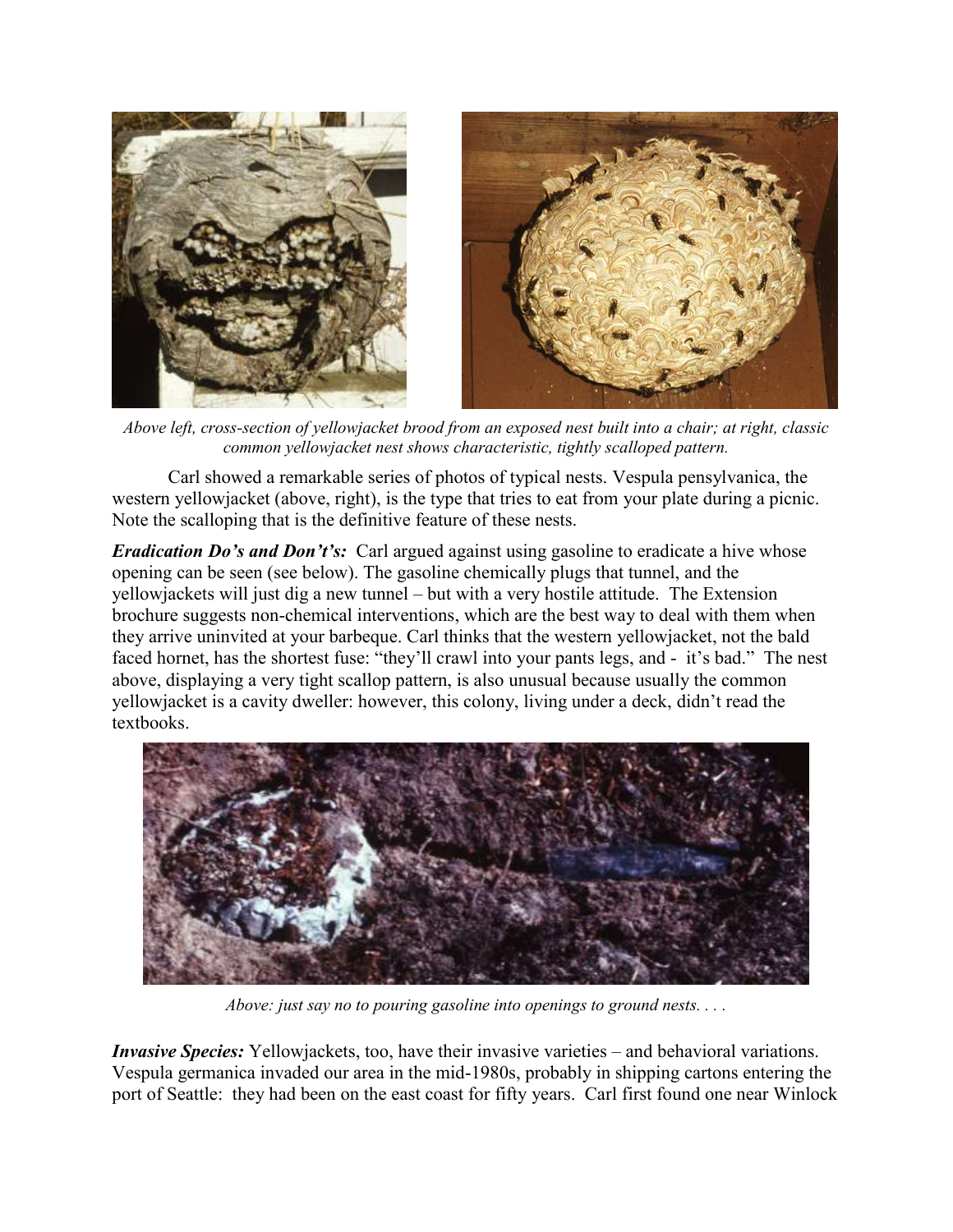in 1984. Over the next ten to fifteen years, though, regional numbers of these German yellowjackets seemed to dwindle: Carl thinks that they interbred with native yellowjackets, diluting the germanica genetics. On the east coast, 90 percent of the time, you'll find yellowjackets underground, but on our coast, they will sometimes nest in structures.

*"Hornets"?* Pictured below is *Vespa crabro*: the nest which Carl hung on the podium of our meeting room was a bald faced hornet nest. Technically we do not have hornets - these are different. To see a video of one in a jar, visit:

[https://www.youtube.com/watch?v=zPiK\\_071rmg.](https://www.youtube.com/watch?v=zPiK_071rmg) Though technically an aerial wasp, they can be found in some odd locations, such as a food dehydrator on one's back porch. On hot days, they will cluster around the opening of their nest and fan as bees do. To see how they react when their nest is pounded upon, visit: <https://www.youtube.com/watch?v=bofEUv6ZYH4>.



*Above, Vespa crabro: a.k.a. "hornet."*

*Social Parasitism & Pestiferous Behavior:* Some types of yellowjackets behave as social parasites. For example, *Dolichovespula arctica* does not make workers: they must infest other nests to lay eggs. Vespula pensylvanica may usurp the home of vespula vulgaris. The can also be pestiferous, realizing that scavenging can be easier than hunting. However, yellowjackets and bald-faced hornets can be beneficial – as predators, they catch insects such as crane fly larvae in gardens. They also eat carrion: to see a video of yellowjackets eating a dead bat, visit: <https://www.youtube.com/watch?v=JXz2m329Dx4>. They regurgitate sugary liquid and feed it to their young: that's why, later in the season, workers seek sugar.

*Finding the Nest: To Bait or To Search?* To protect yourself and your family, you need to find the nest. To draw them, you can put out bait, hanging a trash fish like a carp, or refuse from a steelhead after cleaning. To locate the nest, wait a few days after hanging the bait: for a couple of days, they will be circling the bait, but once they establish their orientation, they fly in straight lines, as bees do. You can follow trails back to nests, then eradicate them. If you know what yellowjackets look like when they leave their nests, you can walk around, and, when the sun is low on the horizon, you will see insect wings refracting light, like little glowing balls. You can use this to find bee trees, too, if there is a dark background of shaded trees to highlight them.

*Collecting Yellowjackets:* Carl uses a vacuum to suck yellowjackets out of ground nests, then traps them in the tube with a rubber plug. See photograph below: about 2000 yellowjackets were extracted from this particular nest. Carl uses CO2 from dry ice to put them to sleep; after 45 minutes, he can dump them out, and they are anesthetized. When he has enough, he ships them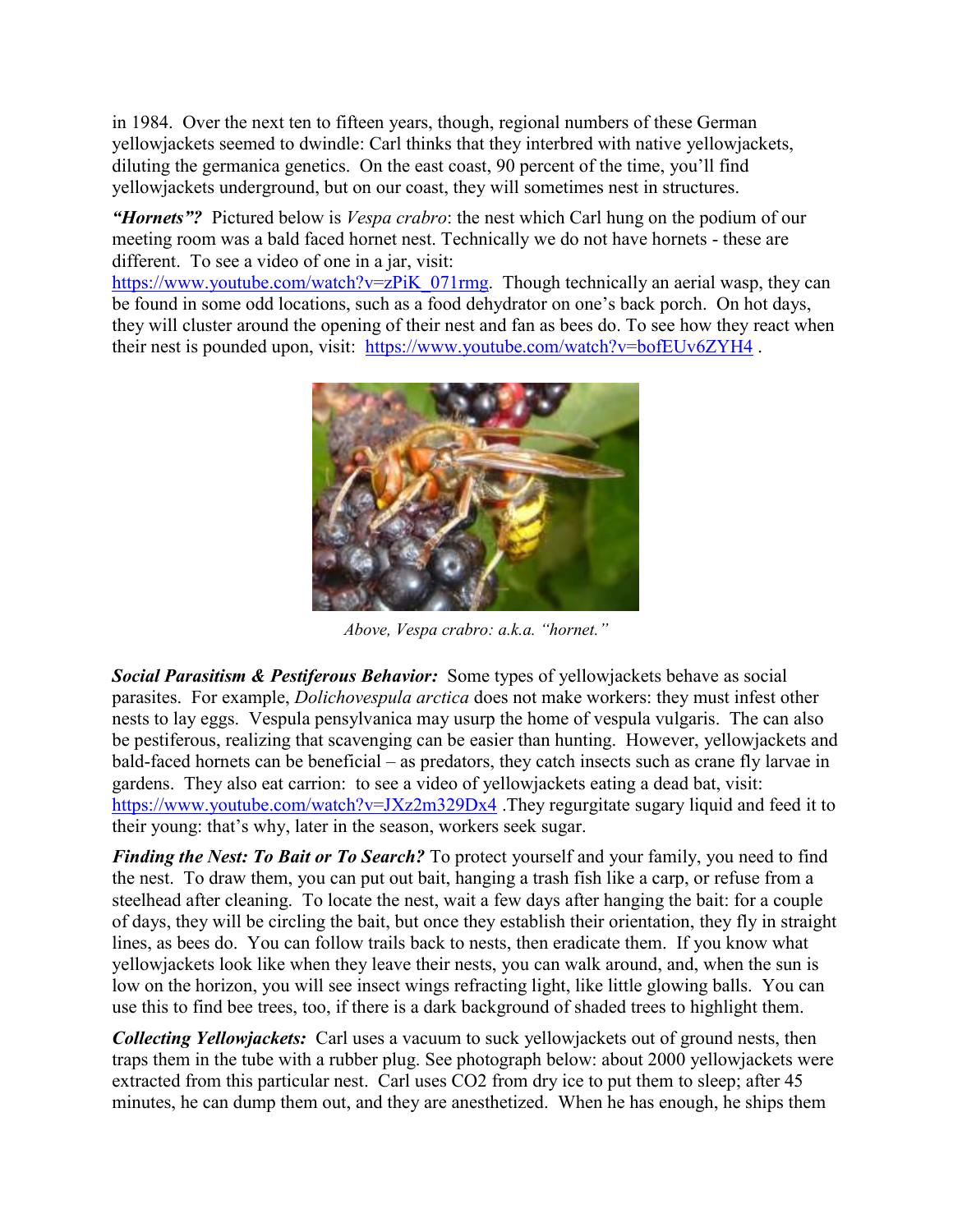overnight on dry ice to a company in Spokane, where they are stored at super-cold temperatures until venom is needed. Then, they extract the venom and use it for allergy shots, giving minute shots to build up immunity and thus protect people from yellowjacket stings.





*Above, Carl's vacuum (left); a tube full of yellowjackets (right)*

*Venom:* The chemical composition of yellowjacket venom is a complex mix of proteins and organic acids. Each species' venom has a slightly different composition from others'. Meenu Singh and others have done extensive work with the venom chemistry. Gary Stelzner asked whether mud daubers sting; Carl said that they do, but they sting to paralyze prey, so it is not the same irritating hurt – mud dauber venom is designed for insects, not for vertebrates, and is mainly used to paralyze spiders.

*Individual Reactivity to Stings:* Norm Switzler noted that a bee might sting a person who might not react badly while another person might react severely to the same venom; he has noticed that yellowjackets and honey bees are similar in virulence of venom. Norm has had worse stings from honey bees than from yellowjackets and thinks this results from personal chemistry ("our own chemical independence"). Carl agreed, noting that honey bees leave a pulsing stinger behind, thus leaving even more venom in the sting site. A hornet will "poke you multiple times," and yellowjackets have barbs on their stingers, but they do not lose their guts as honey bees do: when they sting, it is a surgical insertion and removal, unlike honey bees, so hornets and yellowjackets do not die when they sting.

*Blackjackets:* Asked about the relationship of black to yellowjackets, Carl noted that blackjackets are not a black and white variant of the western yellowjacket, Vespula pensylvanica, but a distinct species, Vespula norvegicoides, another ground nester, but usually found at higher elevations. In fact, if one uses the genera designations, Vespula and Paravespula; V. norvegicoides is V. norvegicoides. Because V. norvegicoides is a member of the earlier nesting, smaller colonies (4-600 workers), V rufa group of species. Vespula pensylvanica "becomes" P. pensylvanica. The Paravespula were earlier grouped in the V. vulgaris group, later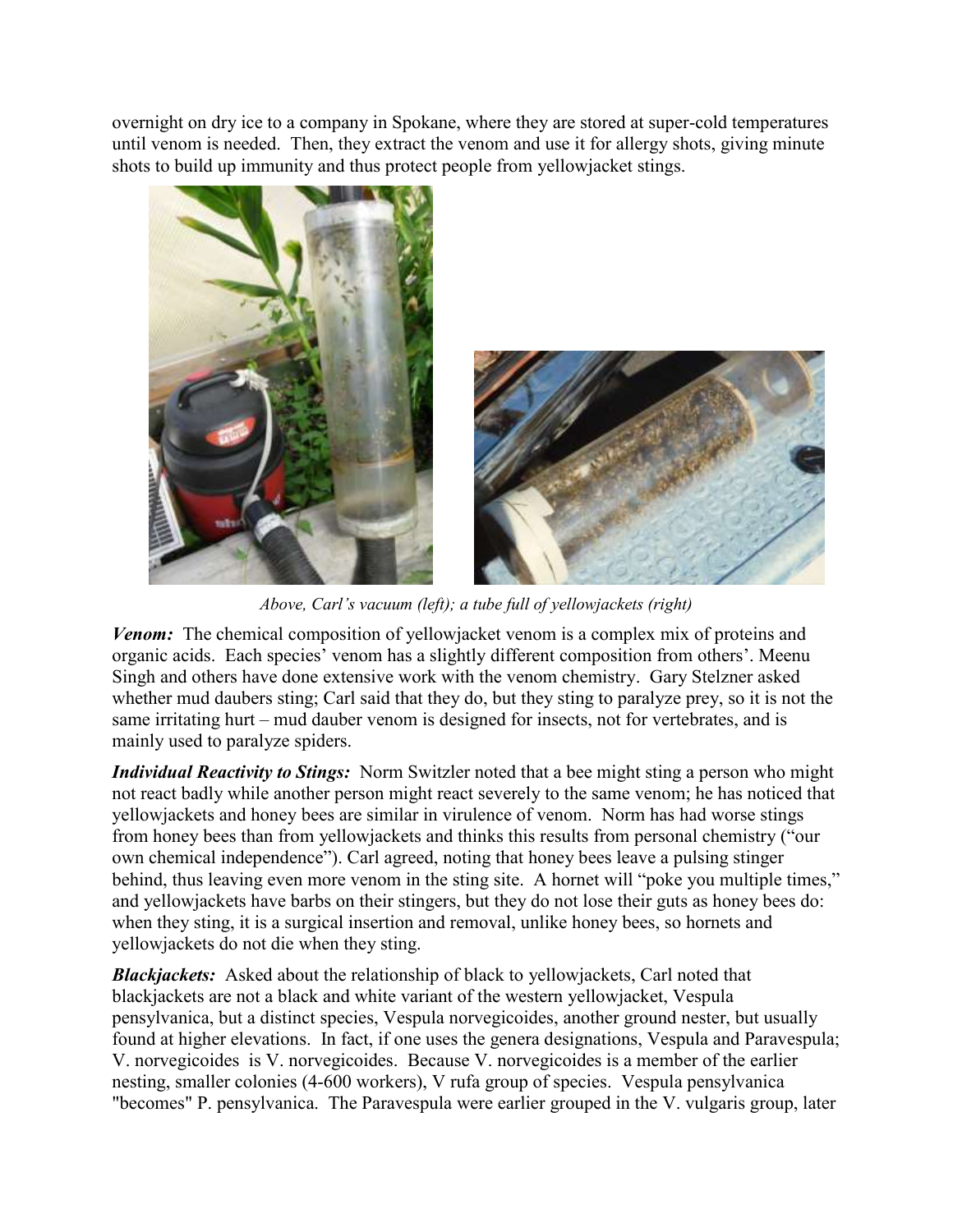nesting, larger colonies (800- 4,000 workers), generally considered evolutionarily more advanced. This year, however, many blackjackets were seen. It was also noted that bald-faced hornets were particularly bad this year: they not only prey on bees, but even yellowjackets. Kimo Thielges reminisced about finding them lurking under mailboxes on his postal route

All thanked Carl for his extremely informative and entertaining presentation, and many stayed to ask him questions during our break.



*Above, yellowjacket / wasp expert Carl Roush fields questions from LCBA members after his Jan 8 talk.*

# **Monthly Business Meeting:**

*Treasurer's Report:* Treasurer Jon Wade reported on our balance as of this meeting (prior to 2014 dues). January is dues month: the 2014 membership form is up on our website under the "Join Us" link ([http://www.lewiscountybeekeepers.org/join\\_us\)](http://www.lewiscountybeekeepers.org/join_us). *FYI: Thanks to the Lubbock County Bar Association and other miscreants who dare to share our acronym, Chase, our bank, will ONLY accept checks made out to "Lewis County Beekeepers Association"!* Please help us all avoid extra paperwork by spelling out our name  $\odot$  If you're not online, call Susanne (360 880 8130) for a hard copy of dues forms.

*Youth Scholarship Program:* Membership Coordinator Tomme Trikosko gave an update on our pilot youth scholarship program: the application deadline was January 7, and we received two applications for the two available spots. Most of our drawing funds have been set aside to outfit 2 students with all they need to get started (bees, equipment, suits): they will start officially with February's hive building workshop as their first activity. Kent Yates and Tomme will be their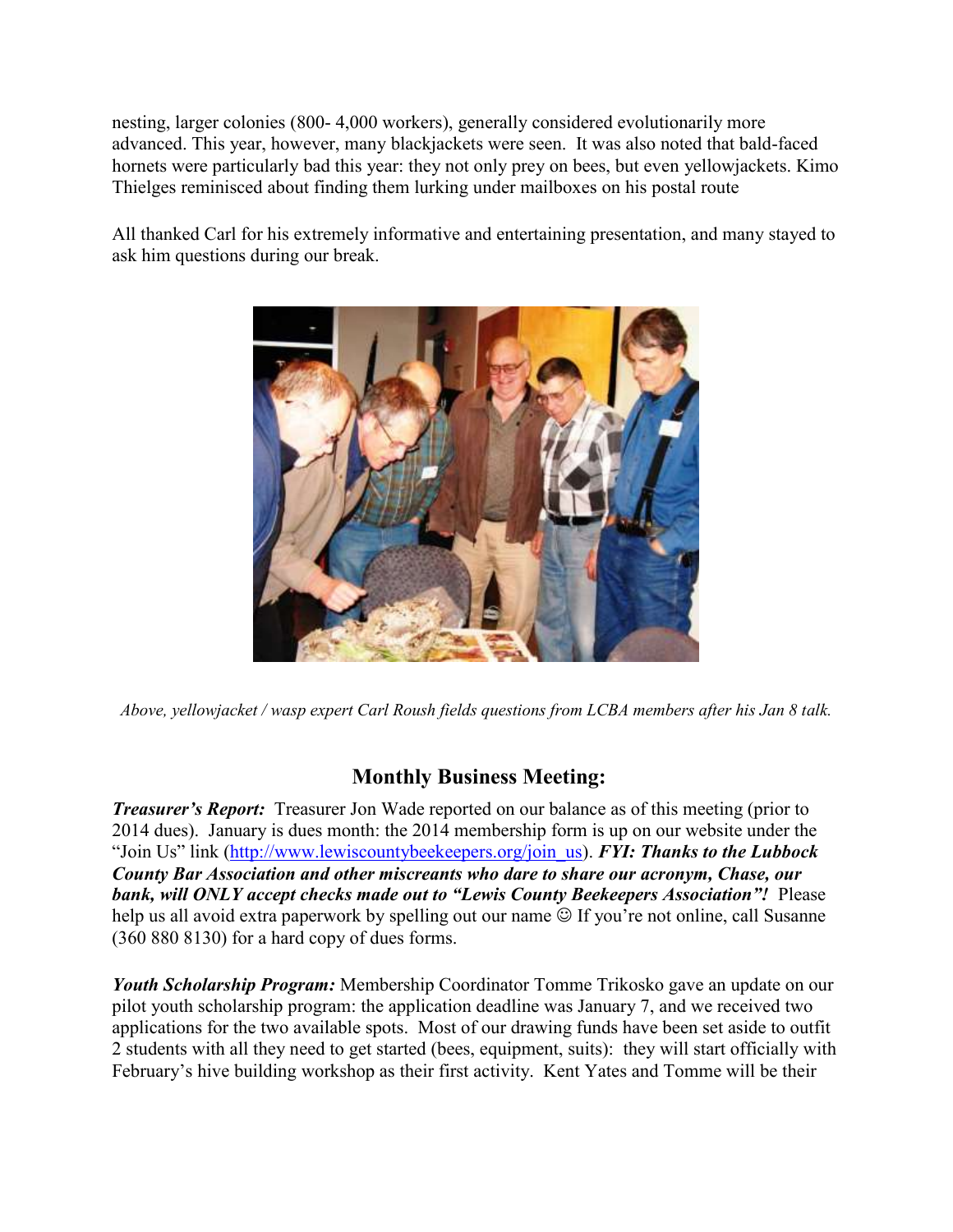mentors. Tomme knows both young men as students at Toledo High School: they will study the WSBA Apprentice curriculum as part of their biology course this spring.

*To Hold Fund-raising Drawings, Yea or Nay?* Norm noted that questions had come to board members about why tickets for our monthly drawing were sold at December's holiday potluck, rather than given away, as in past years: the concern had been raised in such a serious manner that the board felt that this group of the whole should discuss it. Norm noted that dues and drawing tickets are LCBA's sole source of income, since we do not charge for workshops, and up until this fall, Lewis County Extension collected all funds from our apprentice course. The board has budgeted \$500 to outfit each youth scholarship student. The board asked the membership if they support the drawings or whether they want to go back to giving items away. The overwhelming response was that a dollar breaks no one, and that raising funds for the youth scholarship program and the Kenyan beekeepers is a worthy effort. It was noted that if someone feels strongly about giving something away, they can do so. Many said they give to help raise funds. A show of hands validated continuing drawings as done in 2013.

**Package bee orders:** Renzy Davenport reported that though it is still early in the process, it looks like LCBA can combine a package bee order with Olympia Beekeepers' Association. They have a vendor who thinks that assuming normal weather, we should be able to get packages of Carniolans and Italians, as well as nucs and extra queens, by mid-April. Prices will likely be around \$80 and nucs around \$90, though no prices are firm yet: it will be a matter of supply and demand: if overwintering goes poorly, prices will be higher; if there is abundance, they will be lower. Last year our nucs were from Oregon, not California; if we go with Olympia Beekeepers, this year's nucs would be from California. Tim Weible noted that given the drought in California, it is early to tell about numbers. Tim asked about the question of hauling sufficient package numbers; Renzy was told this is not a problem for Olympia's supplier. Renzy noted that Olympia's supplier is insured; Renzy was charged with finding out about insurance for Olympia Beekeepers and was surprised to find how many suppliers are not insured to haul bees. The board will report more details as they arrive and include them in the February newsletter or deliver them at the February business meeting. Norm noted that members are free to order through the club or go with individual vendors.

*Queen Bee Blues:* Last year, many seemed to suffer queen problems. This seems to have been a nationwide issue. There have been speculations that queens may not have been adequately mated: there was a week when natural breeding should have taken place, but weather was not conducive. Don Hershey asked if anyone kept a record of queen losses: no one had, and Norm noted that we should do so this year. Nucs, too, had varied results. Gordon Bellevue asked about experience with Carnies vs. Italians: he lost his two Carnie queens, but his Italians did well; others had the opposite experience.

*Local Queens?* Vice President Dave Gaston was not able to attend this meeting, but Norm noted that he will be breeding queens. However, they will not be produced in big numbers and will not be available by the time packages are developed because our weather pushes breeding later. Renzy noted that he can get replacements if queens die quickly (*e.g.,* coming out of the queen cage dead), but check with him for details (Susanne can field questions to Renzy via email, so email her).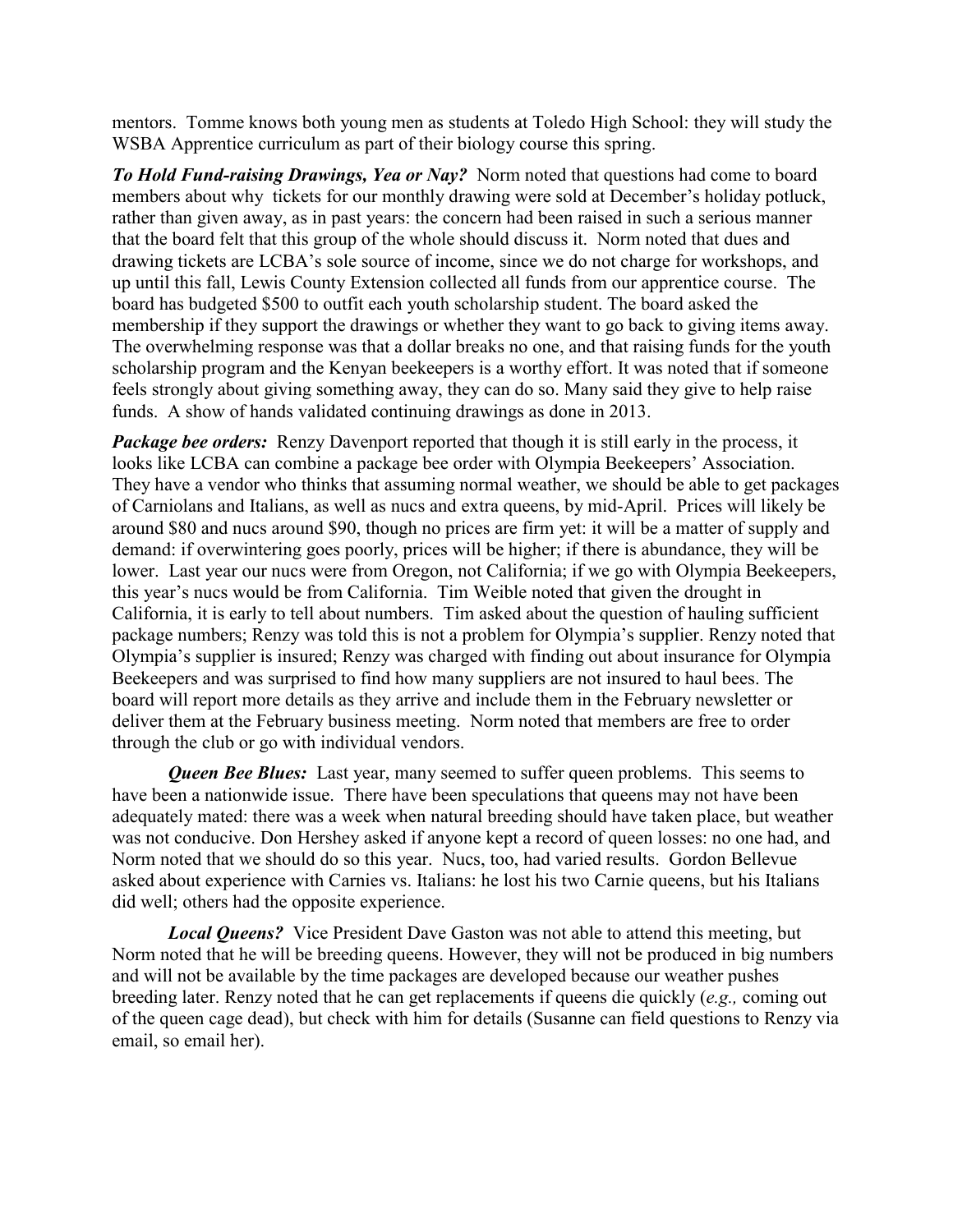## **Special Request from Willapa Bay Beekeepers:**

## **Contact the Washington Department of Ecology As It Considers Granting Permits for Imidacloprid Use in Willapa Bay**

The Willapa River Beekeeping Club writes, "The Washington Dept of Ecology beginning the process for allowing the use of imidacloprid in the Willapa Bay. As you know, this is a neonicotinoid and harmful to honeybees. We have an active beekeeping group in this area and there are many hobby beekeepers, as well as a large number of native bees. We'd like to ask your support by asking your members to help by contacting Ecology at the website below and commenting on the use of imidacloprid. Even if you don't live here, your comments count! Ecology is seeking comments through Feb. 15 on the draft EIS and the draft permit to allow the use of imidacloprid in Willapa Bay. See Ecology's website --

<http://www.ecy.wa.gov/programs/wq/pesticides/imidacloprid/index.html> – for ways to submit comments." For more background, visit: http://www.dailyastorian.com/free/plan-for-sprayingin-willapa-bay-signals-fight-to-come/article\_6b1b13b0-7d3a-11e3-95ec-001a4bcf887a.html and also see: [http://oregonsustainablebeekeepers.org/references/.](http://oregonsustainablebeekeepers.org/references/)

## **BEES IN THE NEWS**

## *Thanks to Gillian Davis, Steve Norton, Norm Switzler, Tomme Trikosko, and Tim Weible for sending news this month.*

**"Genetic Weapon Against Insects Raises Hope and Fear in Farming" [27 Jan 2014,** *The New York Times***]**



*Monsanto is exploring the use of RNA interference to kill a mite that may play a role in bee die-offs. [Photo, Monsanto]*

The Varroa destructor mite's genome was mapped several years ago: can we use that knowledge to stop mites from parasitizing bees? Scientists at the University of Kentucky have teamed up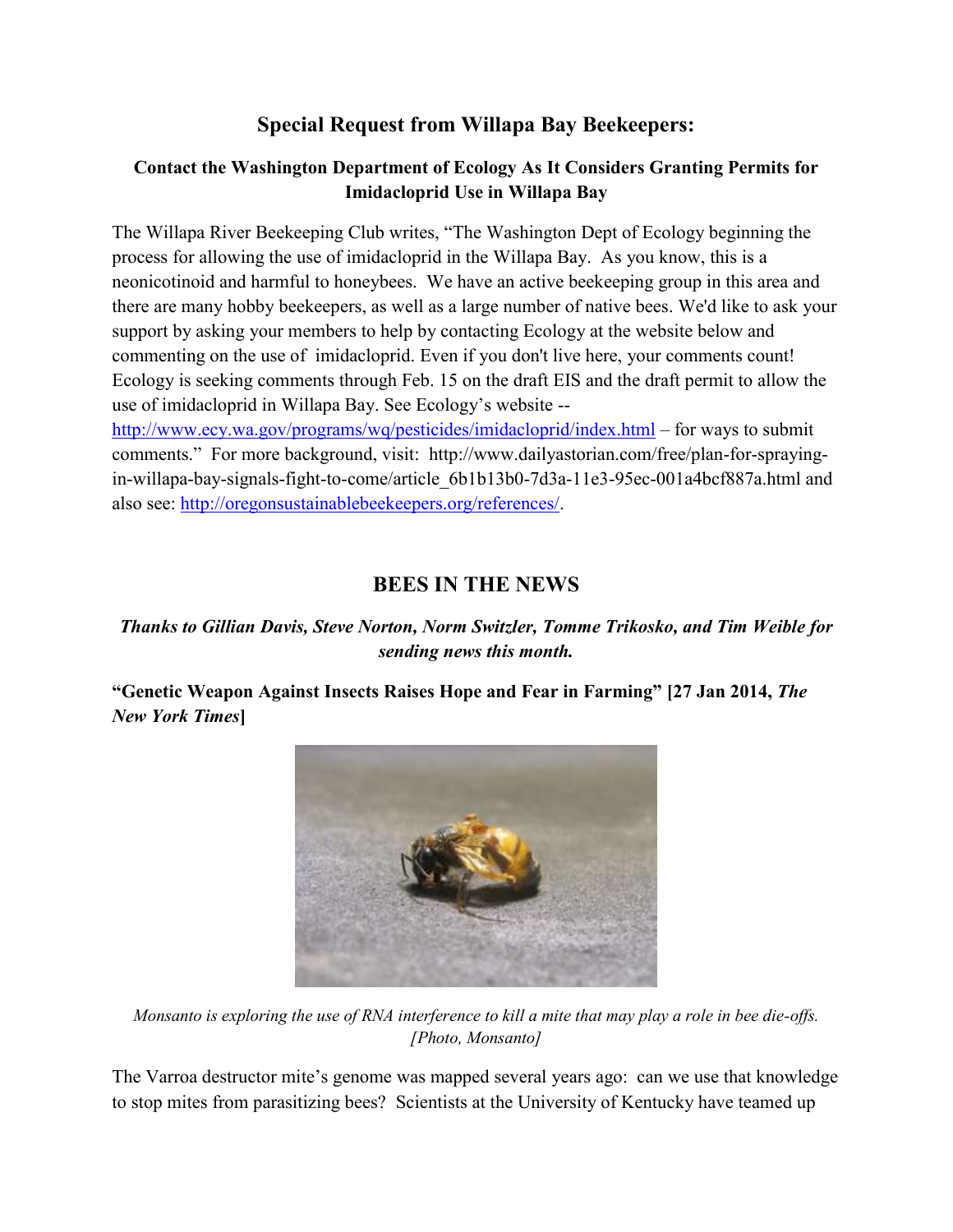with Monsanto to disable Varroa mites' genes through RNA interference. By releasing "genesilencing agents," "very target-specific," they hope to avoid the toxicity and sublethal effects caused by pesticides and miticides.

How does RNA interference (RNAi) work? It's "a natural phenomenon that is set off by doublestranded RNA. DNA, which is what genes are made of, is usually double stranded, the famous double helix. But RNA, which is a messenger in cells, usually consists of a single strand of chemical units representing the letters of the genetic code. So when a cell senses a doublestranded RNA, it acts as if it has encountered a virus. It activates a mechanism that silences any gene with a sequence corresponding to that in the double-stranded RNA. Scientists quickly learned that they could deactivate virtually any gene by synthesizing a snippet of doublestranded RNA with a matching sequence." Monsanto is seeking approval to use RNAi in corn to eradicate western crop rootworm.

However, some scientists are concerned that other, beneficial insects could be affected by eating the corn or "become exposed to the RNA in soil or water." This is what happened "when a double-stranded RNA intended to silence a rootworm gene also affected a gene in the ladybug, killing that beneficial insect." The National Honey Bee Advisory Board argues that "To attempt to use this technology at this current stage of understanding would be more naïve than our use of DDT in the 1950s." The EPA will meet in early February "to discuss the potential risks of RNA interference."

The *Times* reports that "Monsanto is also looking at putting RNA into sugar water fed to honeybees to protect them from the varroa mite. . . If the RNAi is directed at a genetic sequence unique to the mite, the bees would not be harmed by ingesting it, while the mites would be killed once they attacked the bees. One field trial showed that this technique could help protect bees from a virus. Monsanto acquired Beeologics, a company developing the RNAi technology for bees." To read more, visit: [http://www.nytimes.com/2014/01/28/business/energy](http://www.nytimes.com/2014/01/28/business/energy-environment/genetic-weapon-against-insects-raises-hope-and-fear-in-farming.html?emc=eta1)[environment/genetic-weapon-against-insects-raises-hope-and-fear-in-farming.html?emc=eta1.](http://www.nytimes.com/2014/01/28/business/energy-environment/genetic-weapon-against-insects-raises-hope-and-fear-in-farming.html?emc=eta1)



*Monsanto is also exploring RNA interference to kill rootworm damaging corn (photo, Michael E. Gray, U. Illinois)*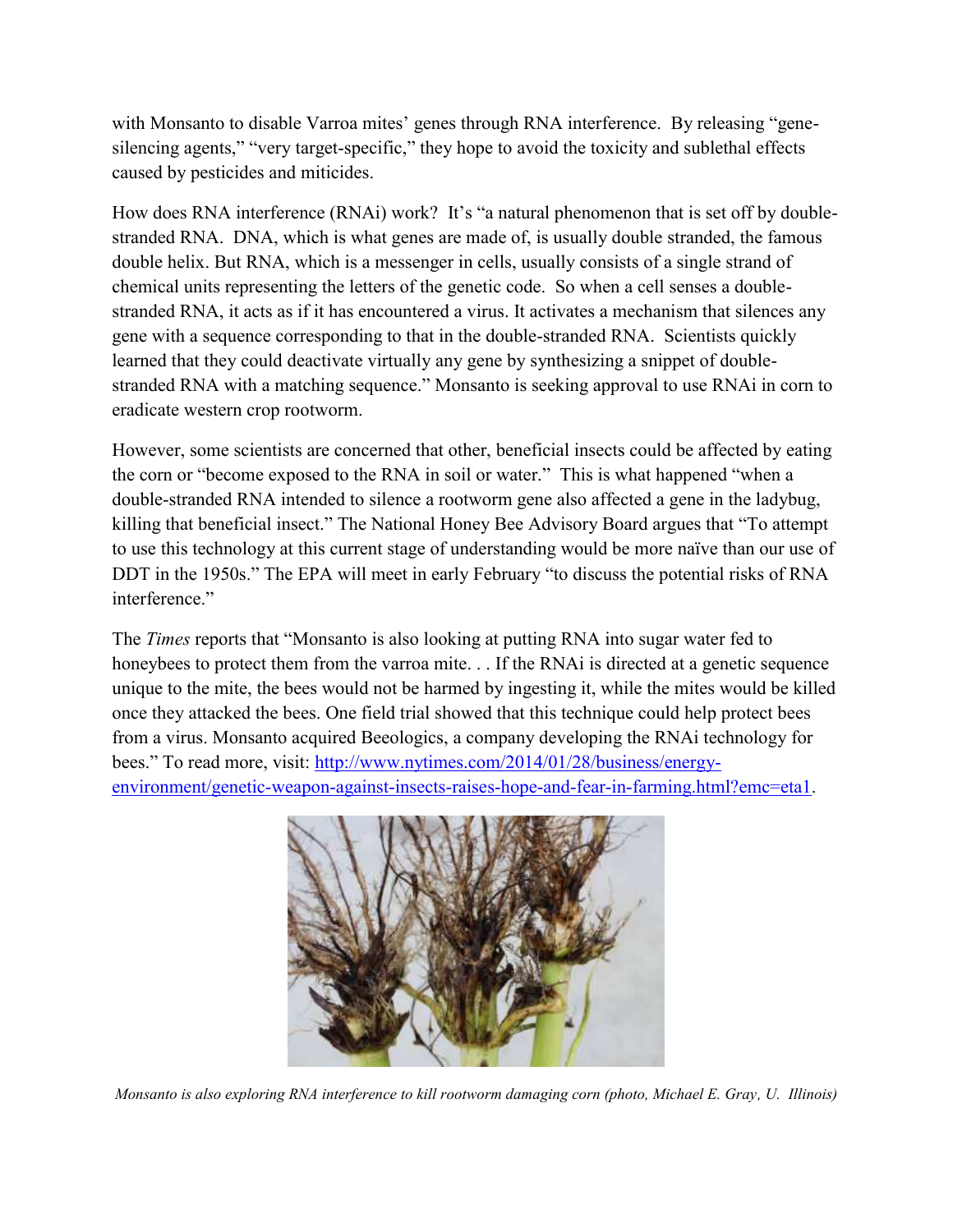### **"Bee Deaths May Stem From Virus, Study Says" [21 Jan 2014,** *The New York Times***]**

Much as influenza has jumped to people from chickens or pigs, USDA researchers have found evidence that the tobacco ringspot virus has jumped to honey bees via soy plants. Infection by this virus is correlated with fall through winter bee die-offs, as the virus attacks the bees' nervous systems: "the share of bees infected with the virus rose to 22.5 percent in winter from 7 percent in the spring." Bees are exposed to the virus via pollen; the virus is then spread to larvae via bee bread. Varroa mites, too, may play a role, spreading the virus by infesting larvae.

Tobacco ringspot virus – an RNA virus – is the first virus known to have made the leap from pollen to bees. Its "rapid mutation rate also allows RNA viruses to switch hosts more rapidly than conventional pathogens, with the tobacco virus jumping to bees," as avian flu has moved from chickens to humans. Since "about 1 in 20 plant viruses is found in pollen, . . . pollen should be monitored as a potentially significant source of host-jumping infections," according to the Beltsville, Maryland research group.

*Bee Culture's* ezine reports further details: that bees may spread the virus from flower to flower as they forage, thus exposing other pollinators, and thoughts about how Varroa mites resist tobacco ringspot virus. To read more, visit: [http://www.nytimes.com/2014/01/22/us/bee-deaths](http://www.nytimes.com/2014/01/22/us/bee-deaths-may-stem-from-virus-study-says.html?emc=eta1&_r=0)may-stem-from-virus-study-says.html?emc=eta1& r=0 and [http://home.ezezine.com/1636/1636-](http://home.ezezine.com/1636/1636-2014.01.22.08.22.archive.html) [2014.01.22.08.22.archive.html](http://home.ezezine.com/1636/1636-2014.01.22.08.22.archive.html) .

## **"The Weaker Sex: Male Honey Bees More Susceptible Than Females to Widespread Intestinal Parasite" [18 Jan 2014,** *Science Daily***]**

We knew it was rough being a drone. Now Swiss researchers have discovered that drones are "much more susceptible" to Nosema than workers. The "delicate nature of male honey bees" is owed partly to their haploid nature: with only one set of chromosomes, scientists hypothesize that they are more predisposed to disease because they can't "mask mutated genes" on a matching chromosome copy, as females can. *(Below, workers & drone, Geoffrey Williams, University of Bern)*

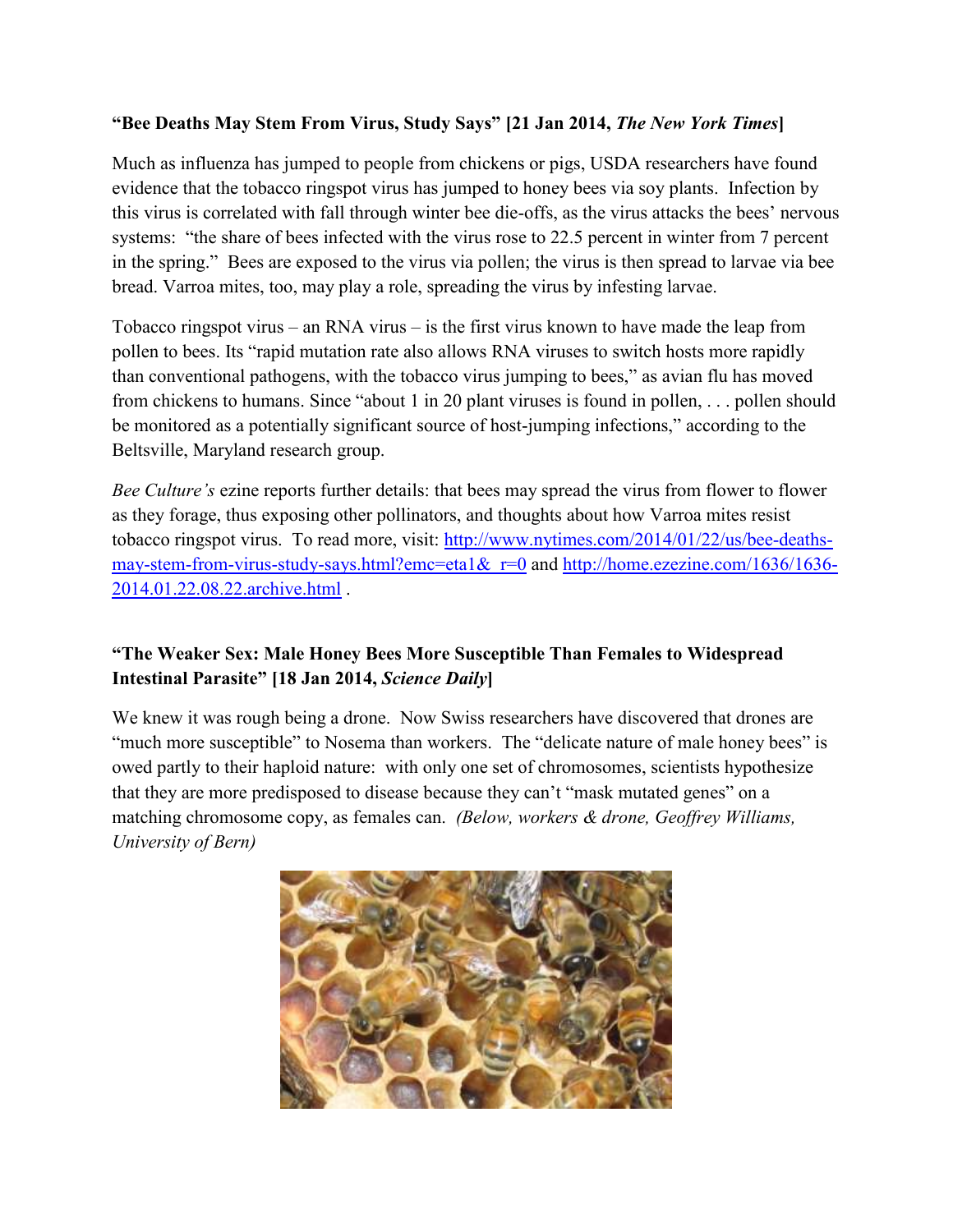The new finding may suggest a reason for the spike in queen failure that many beekeepers have observed. The researchers note that "Without strong, fit drones, the chance of successful matings with queens could be severely compromised," in turn compromising colony health through queens' failing to obtain "sufficient quantity and quality of sperm from drones during mating." To read more, visit:

[http://www.sciencedaily.com/releases/2014/01/140118122503.htm?utm\\_source=feedburner&ut](http://www.sciencedaily.com/releases/2014/01/140118122503.htm?utm_source=feedburner&utm_medium=email&utm_campaign=Feed%3A+sciencedaily+%28Latest+Science+News+--+ScienceDaily%29) [m\\_medium=email&utm\\_campaign=Feed%3A+sciencedaily+%28Latest+Science+News+--](http://www.sciencedaily.com/releases/2014/01/140118122503.htm?utm_source=feedburner&utm_medium=email&utm_campaign=Feed%3A+sciencedaily+%28Latest+Science+News+--+ScienceDaily%29) [+ScienceDaily%29.](http://www.sciencedaily.com/releases/2014/01/140118122503.htm?utm_source=feedburner&utm_medium=email&utm_campaign=Feed%3A+sciencedaily+%28Latest+Science+News+--+ScienceDaily%29)

## **"The label that was meant to please everyone, but still kills bees: the "exceptions" allow for honey bees and native pollinators to now be legally killed" [03 Jan 2014,** *Pollinator Stewardship Council***]**

The EPA has unveiled its new neonicotinoid label, but ambiguities and exceptions leave many wondering how effectively it will protect bees. The neonics labeled will be imidacloprid, clothianidin, thaimethoxam, dinotefuran, acetamiprid, and thiacloprid. The EPA plans, however, to "harmonize" the label's language "across all chemistries."



*Above left, EPA's new neonicotinoid warning label's bee image; at right, Pollinator Stewardship Council's visual commentary*

The Pollinator Stewardship Council charges that the label's bee image (see above) could just as easily be taken to imply that a product is "bee safe" as "bee dangerous." PSC criticizes EPA's five exceptions to the "do not apply" restriction: first, "the application is made to the target site after sunset"; second, "the application is made to the target site when temperatures are below 55 degrees Fahrenheit"; third, "the application is made in accordance with a government-initiated public health response"; fourth, "the application is made in accordance with an active state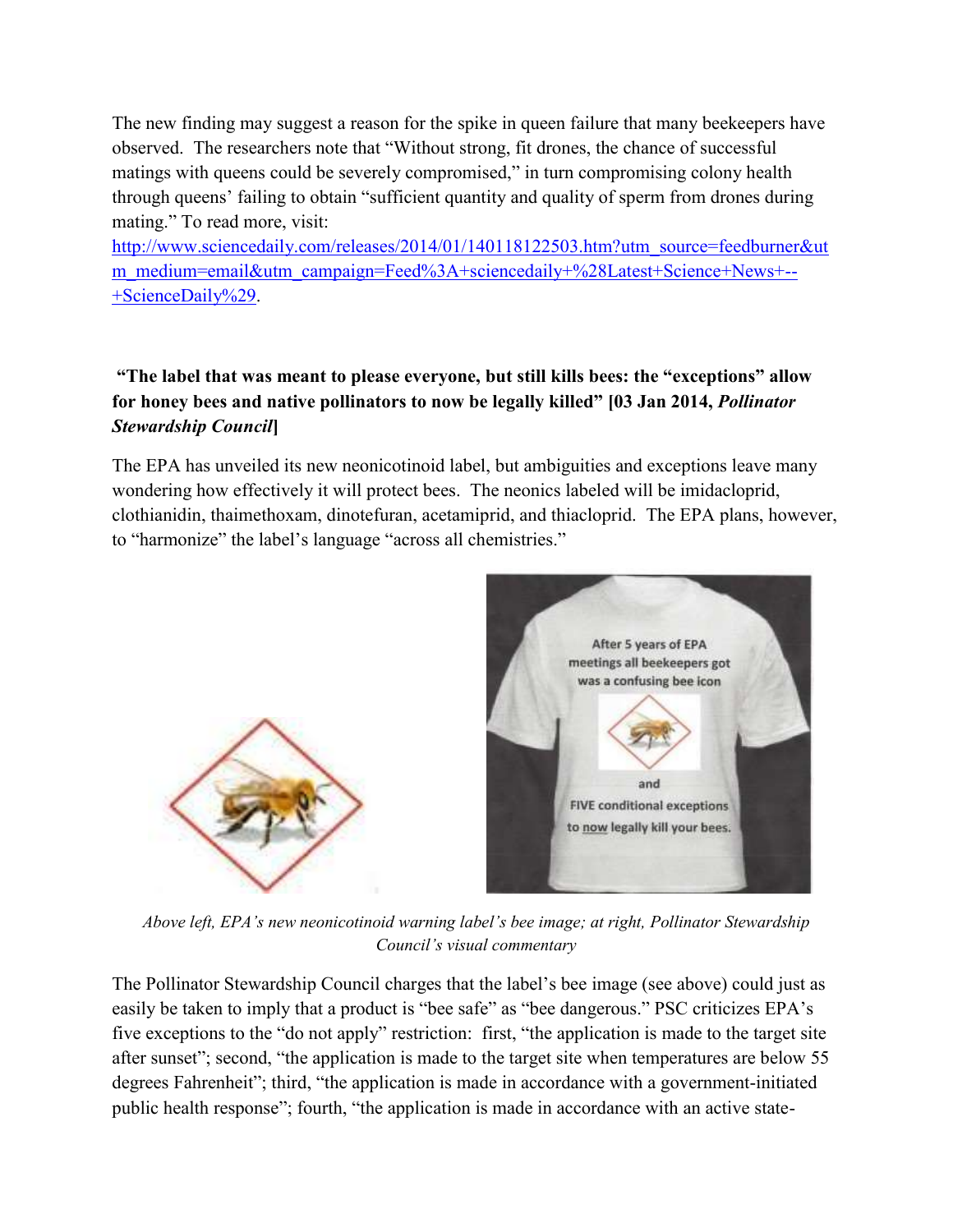administered apiary registry program where beekeepers are notified no less than 48-hours prior to the time of the planned application so that the bees can be removed, covered or otherwise protected prior to spraying"; and fifth, "the application is made due to an imminent threat of significant crop loss, and a documented determination consistent with an IPM plan or predetermined economic threshold is met. Every effort should be made to notify beekeepers no less than 48 hours prior to the time of the planned application so that the bees can be removed, covered or otherwise protected prior to spraying."

Among concerns that PSC raises are: what constitutes "every effort" to "notify beekeepers"? Can bees feasibly be moved? What happens to native pollinators? Does the label imply that cumulative, sublethal effects will not occur?

PSC states: "The new pesticide label language allows for honeybees and native pollinators to be legally killed. The "mandatory language" in the new label can be ignored if one of the five conditions is met. It is critical that beekeepers understand the new pesticide label language. . . . EPA registrations run on a 15-plus year cycle, and historically EPA will not make substantive changes during that time." Further, PSC asks: "Can your bees suffer more exposure to bee toxic pesticides for another 15 years? Let us work for you. Help us protect your bees." To read more, visit: [http://us6.campaign-](http://us6.campaign-archive1.com/?u=8314a260d85f4354c1ed1a0df&id=d4f5f64ffa&e=eda990b06a)

[archive1.com/?u=8314a260d85f4354c1ed1a0df&id=d4f5f64ffa&e=eda990b06a.](http://us6.campaign-archive1.com/?u=8314a260d85f4354c1ed1a0df&id=d4f5f64ffa&e=eda990b06a)

## **"Exposure to Pesticides Results in Smaller Worker Bees [among bumblebees]" [19 Jan 2014,** *American Bee Journal E-zine***]**

University of London researchers have found that bumblebees "exposed to pyrethroid pesticides for four months or more . . . hatch out at a smaller size," and do not catch up as they grow. Smaller size translates to less effective pollen and nectar collection, threatening colony health. Further studies will be needed to show whether honey bees may be similarly affected. ABJ reports that "Pyrethroid pesticides, derived from the chrysanthemum, are touted as relatively "natural," but have proven highly toxic to beneficial as well as pest insects." To read more, visit: [http://us1.campaign-](http://us1.campaign-archive1.com/?u=5fd2b1aa990e63193af2a573d&id=a27a7ca018&e=e9ff21e0bb)

[archive1.com/?u=5fd2b1aa990e63193af2a573d&id=a27a7ca018&e=e9ff21e0bb.](http://us1.campaign-archive1.com/?u=5fd2b1aa990e63193af2a573d&id=a27a7ca018&e=e9ff21e0bb)

*Honey Bee Losses Are Affecting Pollination and Honey Harvests Worldwide:* a series of articles published in January shows the impact of honey bee losses on agriculture and honey harvests. Read on:

## **"Honey Bee Shortage Threatens Crop Pollination in Europe," [8 January 2014 BBC News]:** More than half of EU nations lack sufficient honey bees for 2014 crop pollination. Wild pollinators like hoverflies and bumblebees may help: however, they, too, are in decline, while Britain "only has 25% of the honey bees it needs." In the EU, honey bee colony numbers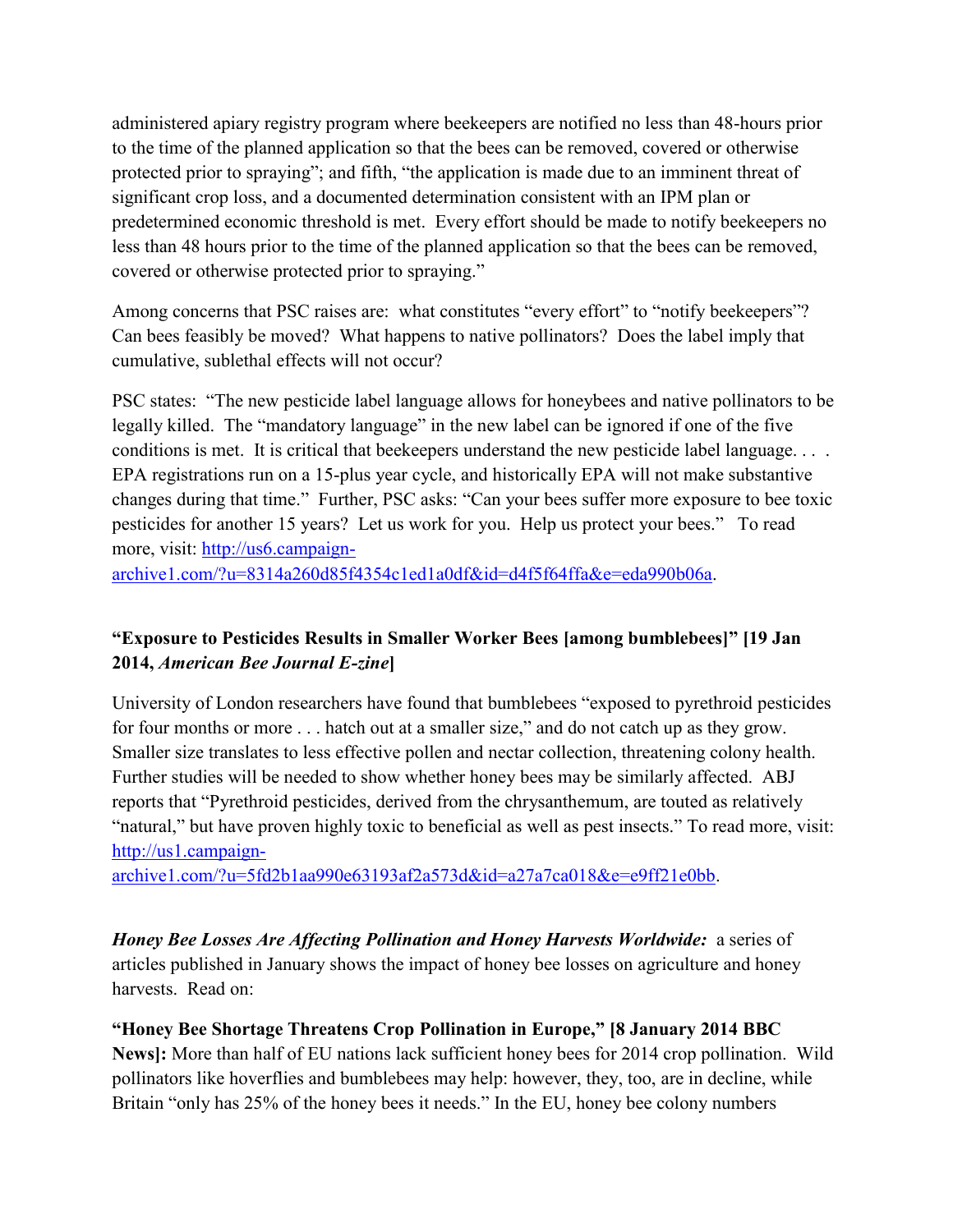actually rose by 7% from 2005 to 2010, in part due to a "boom" in biofuel production and resulting need for more pollination of "feed crops like oilseed rape, sunflowers and soybeans" and concerted efforts to breed bee packages against the backdrop of colony collapse disorder. Despite this, according to *PLoS One*, "the deficit across Europe now amounts to 13.4 million colonies or around seven billion honeybees," raising concerns that protection of not only managed honey bees, but wild bees – "the unsung heroes of the countryside . . . doing work for free" – is urgently needed. To read more, visit: http://www.bbc.co.uk/news/scienceenvironment-25656283 and [http://www.treehugger.com/sustainable-agriculture/europe-doesnt](http://www.treehugger.com/sustainable-agriculture/europe-doesnt-have-enough-honeybees-pollinate-its-crops.html)[have-enough-honeybees-pollinate-its-crops.html.](http://www.treehugger.com/sustainable-agriculture/europe-doesnt-have-enough-honeybees-pollinate-its-crops.html)

# $>90%$  $75 - 90%$  $50 - 75%$  $25 - 50%$  $25%$ Not available UNIVERSITY OF READING

#### Percentage supply of honeybees relative to demand

## **Australian Honeybees Unable to Make Honey [26 Jan 2014,** *Huffington Post***]**

Amid intense heat waves, Australia's record hottest spring has made plants produce fewer flowers and less nectar, leading to food shortages for honey bees – meanwhile, beeswax in hives "is now melting because daytime temperatures regularly exceed 95 degrees F." The Aussie bees have been forced to forage "exclusively for fresh water to cool down their hives." Australian beekeepers have been to feed their bees in summer: "searing" spring temperatures render pollen sterile in plants like kiwis, cherries, plums, and almonds." Sterile pollen lacks protein, needed "for building young bee brains and ensuring strong autoimmune systems."

2013's drought and heat waves led to the "worst honey season in 50 years of continuous record keeping" in Australia; expectations are that "Australia's 2014 honey production will be halved." "Aussie honeybees generate about \$6B per annum for the 12th largest economy on the globe including pollinating almost 70 percent of food crops, cotton for clothing, over \$150M in honey sales and potent medicines used in apis therapy for pain relief of rheumatoid arthritis, fibromyalgia." To read more, visit: [http://www.huffingtonpost.com/dr-reese-halter/australian](http://www.huffingtonpost.com/dr-reese-halter/australian-honeybees-unable-to-make-honey_b_4670475.html)[honeybees-unable-to-make-honey\\_b\\_4670475.html](http://www.huffingtonpost.com/dr-reese-halter/australian-honeybees-unable-to-make-honey_b_4670475.html) .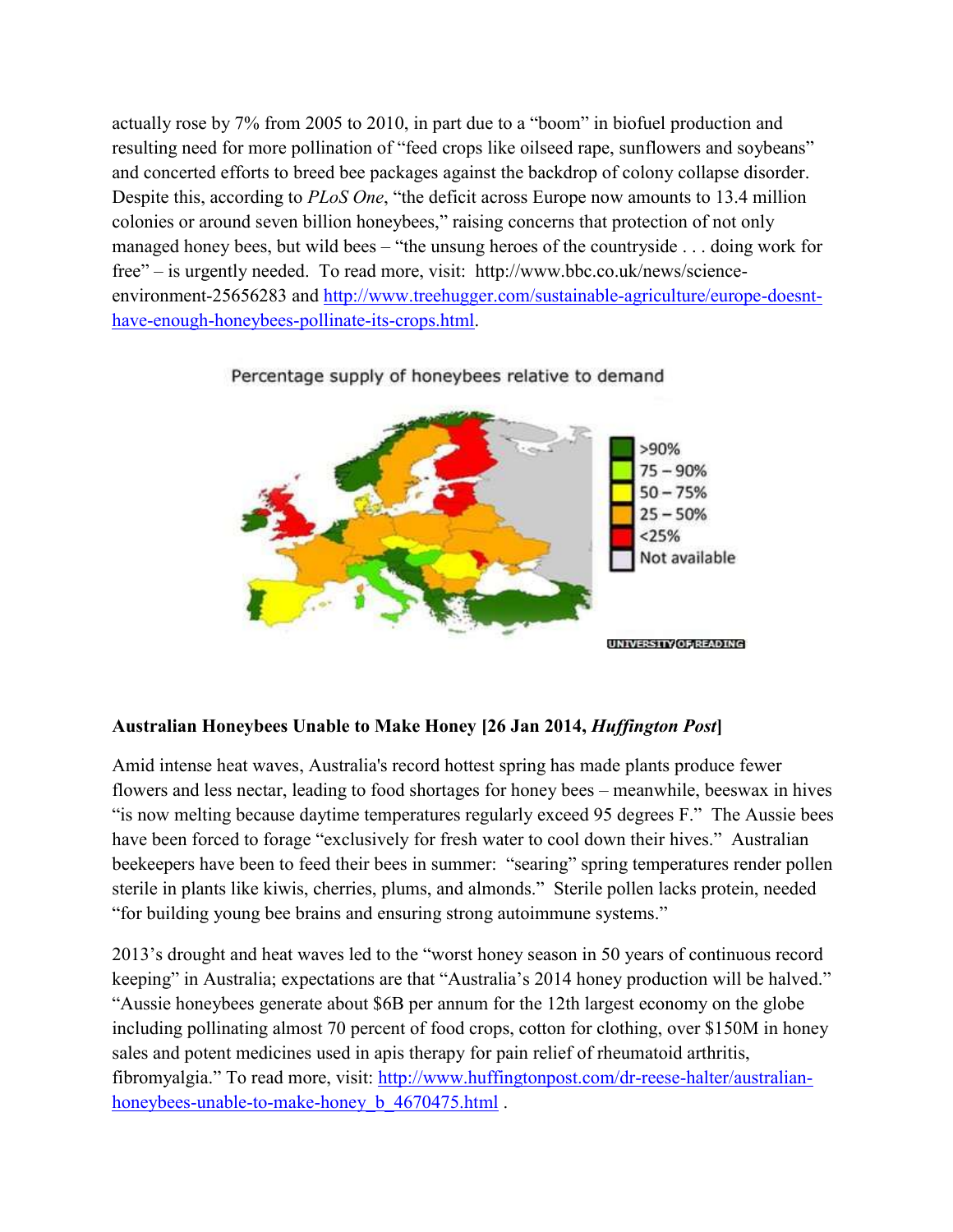**International Honey Market Woes [23 Jan 2014,** *American Bee Journal***]:** A comprehensive overview of the international honey market has been published, based on information from the American Honey Producers' Association and American Beekeeping Federation. The study notes that U.S. honey production "has become more costly, unpredictable and subject to factors leading to bee disease and bee loss, [and that] the dynamics of the American honey market cannot be understood in abstraction from the international honey market." The online study supplements the "broad perspective" offered in the January 2014 issue of *ABJ*. Those interested in what's happening to honey production in Argentina, Brazil, Vietnam, India, Canada, and the U.S. will want to read the details, a fascinating blend of smuggling, labeling fraud, money laundering, mono-diet challenges, bee shortages, and intrigue worthy of a Tom Clancy novel. . . . except that this is real.

According to the study, "World honey production in 2011 was about 3.6 billion pounds, with about 1.6 billion pounds produced in Asia. Asia is the only world region reporting significant increases in honey production since the year 2001, when Asia produced 1 billion pounds."

Meanwhile, at the ABF conference, Dr. Dennis vanEngelsdorp (University of Maryland – Entomology) summed up bee challenges as "the 3 Ps, that is, Parasites, Pesticides and Poor feeding." To read more, visit: [http://us1.campaign](http://us1.campaign-archive2.com/?u=5fd2b1aa990e63193af2a573d&id=c97c89b24f&e=e9ff21e0bb)[archive2.com/?u=5fd2b1aa990e63193af2a573d&id=c97c89b24f&e=e9ff21e0bb](http://us1.campaign-archive2.com/?u=5fd2b1aa990e63193af2a573d&id=c97c89b24f&e=e9ff21e0bb) .



## **Common Crop Pesticides Kill Honey Bee Larvae in the Hive [28 Jan 2014,** *American Bee Journal***]**

Four common pesticides have been found to kill not only fungi and pests, but honey bee larvae fed bee bread made from tainted pollen. Not only that, in combination, these pesticides have